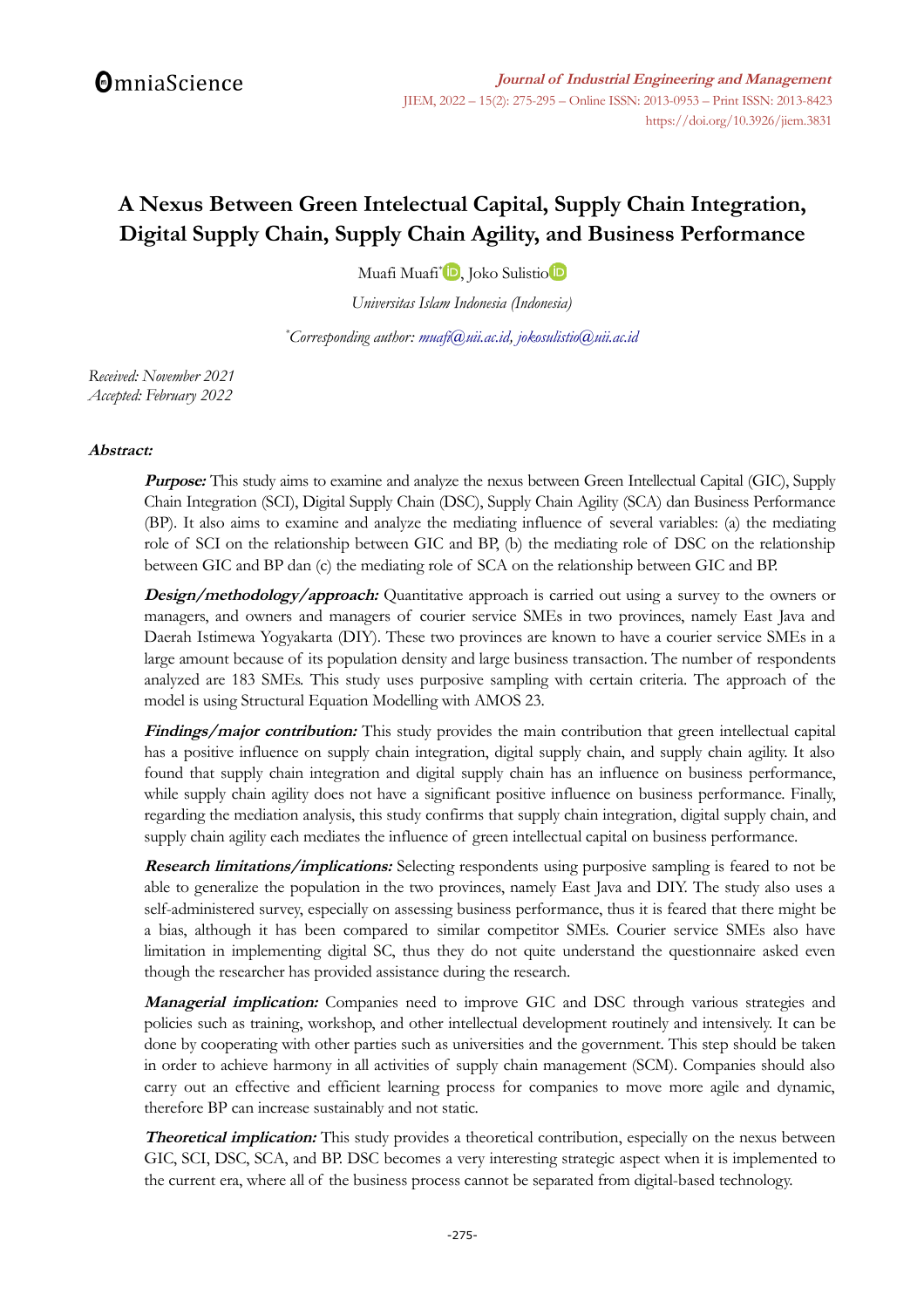**Originality/value:** Studies in Asia, moreover in Indonesia, which integrates GIC and associate it with business performance mediated by SCI, DSC, and SCA is still rare. In this era, there is a need of an increase of digital competition in all human resources of courier service SMEs in Indonesia, especially when the SMEs have not had a good SCM system. Digital supply chain requires GIC, and they must be fast and agile to adapt to technology and environmental turbulence.

**Keywords:** Green Intelectual Capital (GIC), Supply Chain Integration (SCI), Digital Supply Chain (DSC), Supply Chain Agility (SCA), Business Performance (BP)

#### **To cite this article:**

Muafi, M., & Sulistio, J. (2022). A nexus between green intelectual capital, supply chain integration, digital supply chain, supply chain agility, and business performance. *Journal of Industrial Engineering and Management*, 15(2), 275-295.<https://doi.org/10.3926/jiem.3831>

#### **1. Introduction**

The impact of the Covid pandemic has changed people's patterns and lifestyles. In the new normal era, people are required to work at home and do a lot of transactions online to avoid the further spread of the Covid 19 virus. This condition has caused online shopping transactions increase rapidly. The courier industry has experienced a very drastic increase. Various kinds of delivery service innovations are offered in various ways. The trend of increasing transactions has actually occurred since the beginning of the pandemic, which occurred when people began to panic with the outbreak of the Covid 19 virus. Increasement of global economic and business growth has an impact on supply chain management which increasingly requires serious handling since global transportation & logistics companies dominate the delivery of goods by sea, land, and air. As a result, courier companies in Indonesia must move quickly and agilely to seize this opportunity.

Besides the innovative products and derivatives, companies must provide excellent service, especially in terms of speed of delivery time and on time. People are increasingly selective in choosing business transactions with courier services. In the future, the one-day delivery system or same-day delivery will be more attractive to the public during the pandemic (Fitri, 2020). Likewise, people are increasingly demanding the delivery of goods and services in order to have a level of security, cleanliness, hygiene and also a safe and environmental friendly products. Thus, companies must improve systems and work practices that are pro-environment (Arqawi, Zaid, Jaaron, Al-hila, Al-Shobaki & Abu-Naser, 2019; Albort-Morant, Leal-Millán & Cepeda-Carrión, 2016; Muafi & Uyun, 2021; Sandoval, Torres-Guevara, Ormazabal & Jaca, 2021). Companies need human resources who understand the implementation of greening in every business process activity (Pinzone, Guerci, Lettieri & Redman, 2016; Rohilla, 2017; Mandip, 2012; Jaboour & de Sousa-Jabbour, 2016; Jabbour & Santos, 2008; Jabbour, de Sousa-Jabbour, Govindan, Teixeira & Freitas, 2013; Jabour, 2013; Jabbour, Santos & Nagano, 2010). Supply chain mitigation is currently needed (Petersen & Lemke, 2015) because operational and service needs demand strict and constantly changing requirements from technology and service aspects (Willis, Genchev & Chen, 2016; Wiguna, Rachmawati, Rohman & Setyaning, 2021) although greening behavior from employees is still required.

The rarity of Green Intellectual Capital (GIC) studies which related to SCM in improving performance is being a trigger for this study to fill research gaps and being updated, especially when it is associated with courier service SME in the new normal era in Indonesia. The focus of this study is examine Green Intellectual Capital (GIC) in relation to business performance (Business Performance – BP) which requires the role of Supply Chain Integration (SCI), Digital Supply Chain (DSC), and Supply Chain Agility (SCA) in courier service SMEs in Indonesia. This model is at the same time being novelty for researchers and fill the research gap because;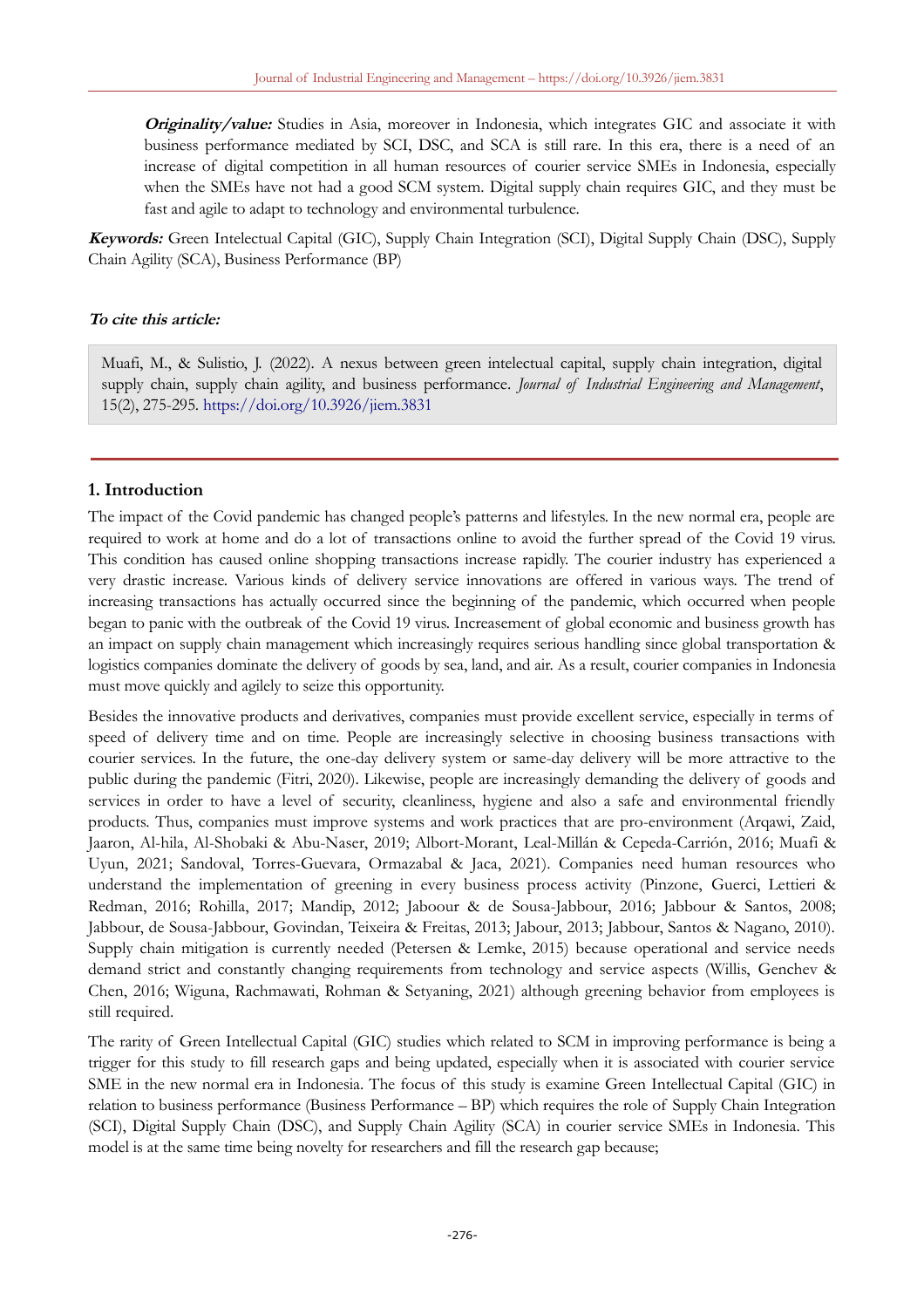- 1. Studies integrate GIC and business performance mediated by SCI, DSC, and SCA in Asia is still rare, especially in Indonesia (Muafi & Kusumawati, 2021; Martín-Rubio, 2021; Martín-Rubio, Tarquis & Andina, 2016; Creelman, 2010; Flynn, Huo & Zhao, 2010). The role of the GIC supply chain is needed in the SME business activities of courier services, especially in providing services to customers and other business transactions (Wisner, Tan & Leong, 2012; Olaore & Adebisi 2013).
- 2. The rarity of SMEs implementing the GIC model is associated with business performance with the support of SCI, DSC, and SCA mediation (Creelman, 2010) in the new normal era even though they have a high urgency in continuous BP improvement (Pirogova, Plotnikov, Makarov & Grafov, 2020).
- 3. In the new normal era, the need for SC integration requires very high cooperation and collaboration in the company's internal integration, supplier integration, and consumer integration (Huo, Ye, Zhao & Shou, 2016) in the courier service industry which is faced with intense competition which have an impact on cross-functional performance (Wong, Boon-itt & Wong, 2011, 2013; Flynn et al., 2010; Qin, 2019; Li, Ragu-Nathan, Ragu-Nathan & Rao, 2006; Giménez & Ventura, 2003).
- 4. In the new normal era, it requires to increase digital competence in all courier service human resources SME in Indonesia, especially when SMEs do not yet have a good supply chain management (SCM) system (Muafi, Siswanti, Diharto & Salsabil, 2020). DSC requires intellectual capital and must be able to quickly and agilely adapt to technology (Ageron, Bentahar & Gunasekaran, 2020; Ullah, Wang, Bashir, Khan, Riaz & Syed, 2021; Dubey, Gunasekaran & Papadopoulos, 2017). Besides, the discussion of DSC is mostly studied qualitatively and only a few have discussed it quantitatively (Saryatmo & Sukhotu, 2021).
- 5. In the current era, technology has become the SC keyword in courier service SMEs. Therefore, it requires the speed and agility of the supply chain process to be able to quickly and agilely adapt in the face of technological disruption, changes in market tastes, fulfills customer wants and needs, and improves competitiveness with rapidly changing products and services (Rasyidi & Kusumastuti, 2020; Ahammad, Glaister & Gomes, 2020; Shakil, Mollah, Rahman & Habib, 2020; Lau & Lee, 2000).
- 6. A major challenge for courier service SMEs in Indonesia is the high cost of digitalization investment (Soh & Markus, 1995; Cooper & Zmud, 1990; DeLone, & McLean, 2003). It requires the commitment of courier service SMEs in managing the digitalization of the SCM system, starting from upstream to downstream activities. When the company does not implement it, the customer would be left behind.
- 7. Adverse impacts in business digitization need to be considered and anticipated such as; (a) fraud, security transactions, false information (fictitious stores, inappropriate goods), transaction security, and personal data security, (b) business models based on cross-country and real time information transactions (Dwipayana, 2016) will require the implementation of HC supply chain in implementing the SC model that on target (Kumar, 2003).

# **2. Literature Review**

# **2.1. Green Intellectual Capital (GIC) and Supply Chain Integration (SCI)**

One of the important assets in the company is intellectual capital (IC). Several previous studies and business actors develop intellectual capital on environmental basis (Yong, Yusliza, Ramayah & Fawehinmi, 2019; Yusliza, Yong, Tanveer, Ramayah, Faezah & Muhammad, 2020). GIC includes three aspects, namely green human capital, green structural capital, and green relational capital (Yong et al., 2019; Chen, 2008). The potentials of GIC are believed to be able to create an integrated supply chain system (Shou, Hu & Xu, 2018; Huo et al., 2016; Jacobs, Yu & Chavez, 2016; Yusliza et al., 2020). Several previous studies have empirically proven that GIC has significant effect on SCI (Shou et al., 2018; Huo et al., 2016; Ataseven, Nair & Ferguson, 2018; Song, Shi & Song, 2019; Huo, Han, Chen & Zhao, 2015; Siriyanun, Mukem & Jermsittiparsert, 2019). Antaseven et al. (2018) and Wang and Huo (2018) emphasizes that human resources with intellectual capital must be utilized optimally in building SCI.

SCI is a supply chain process by integrating several aspects of the company such as company internal integration, supplier integration, and customer integration (Huo et al., 2016). Internal integration is needed so that all operating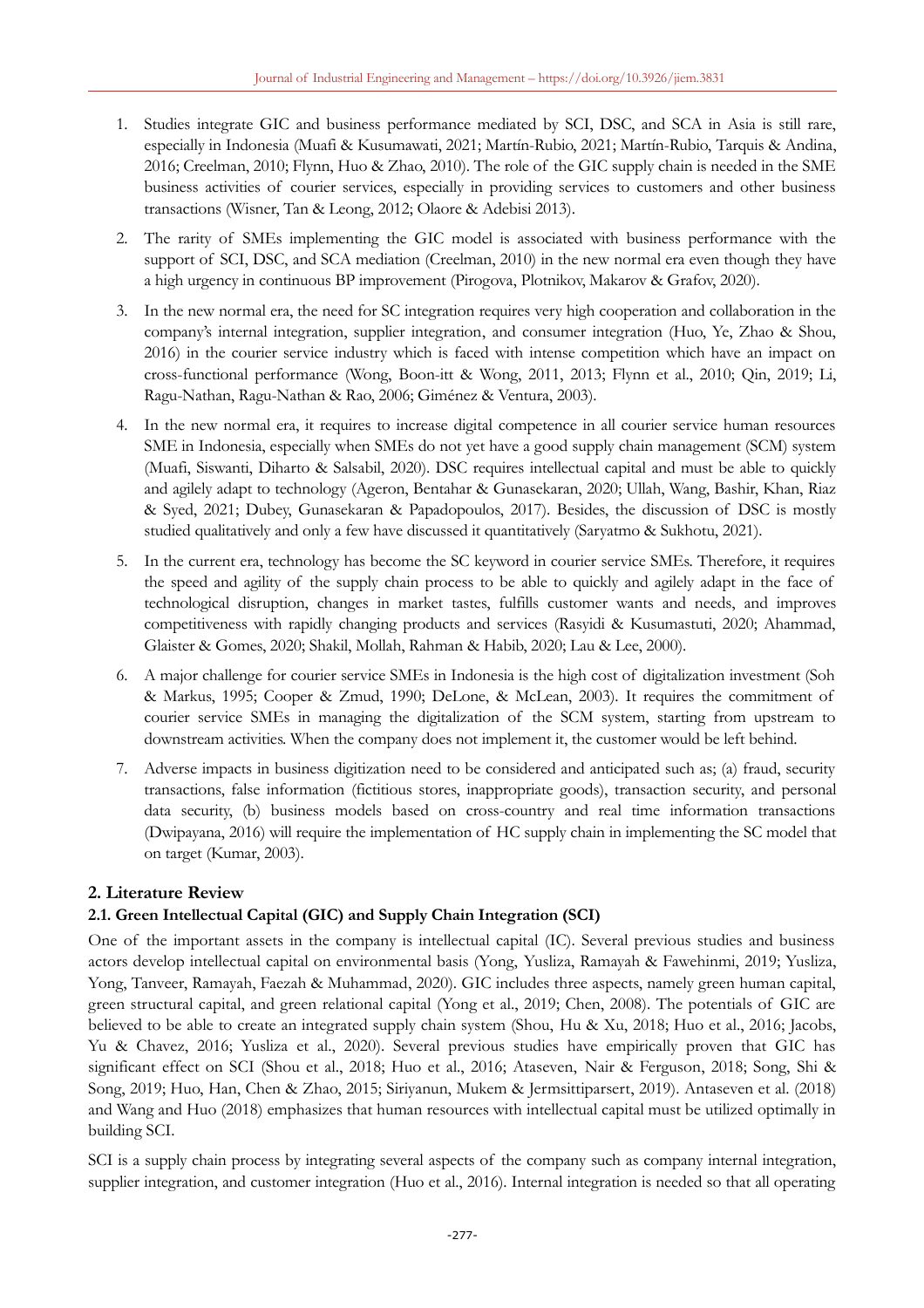functions within the company have responsibilities which later have an impact on cross-functional performance so they meet customer needs and desires in increasing customer satisfaction (Wong et al, 2011, 2013; Giménez & Ventura, 2003). Qin (2019), Flynn et al. (2010) and Li et al. (2006) suggest supplier integration is important. Companies need to establish and maintain long-term relationships as part of the company's strategy and increase long-term benefits. Flynn et al. (2010), using the contingency and configuration approach, find that SCI has close relationship with operational and business performance. Internal and customer integration is more strongly associated with improving performance than supplier integration. Likewise, customer integration is needed so that companies looking for potential market opportunities (Wong et al, 2011; 2013; Zhao, Huo, Flynn & Yeung, 2008). The company's GIC role is needed to integrate these three aspects. Optimizing the role of GIC in building an integrated supply chain system will greatly benefit the company because it is proven to be able to increase performance and competitive advantage of the company (Siriyanun et al., 2019; Wang & Huo, 2018; Chen, 2008). The results of this study are also supported by Chalal and Bakshi (2014) that the three components of Green IC have a significant effect on competitive advantage and BP. Companies will be able to increase efficiency in business processes and reduce waste at lower costs (Santoshraj, 2017; Ayuni & Muafi, 2020).

*H1: GIC has positive effect on SCI*

*H2. GIC has positive effect on BP*

# **2.2. Green Intellectual Capital (GIC) and Digital Supply Chain (DSC)**

Digitalization is a new phenomenon that has entered into all life aspects, including the SME business. The literature in recent years has discussed a lot about digitalization in company management, from marketing, HRM, operations to SCM. A topic that is still hot and rarely discussed in the literature, especially in the Indonesian context is DSC. DSC is the development of information systems and technology adoption to strengthen supply chain integration and agility to improve customer service and sustainable organizational performance (Ageron et al., 2020; Huang & Kung, 2011). Several previous studies have stated that to form a DSC, IC is needed so that it is able to adapt to technological developments (Ullah et al., 2021; Ageron et al., 2020; Dubey et al., 2017; Lau & Lee, 2000). IC plays a very significant role in DSC implementation.

The study of industrial digital chains is a big green challenge in the 21st century. This is useful for understanding and managing green information flows. Knowledge of human, relational, and structural capital including technological aspects will help to better understand and manage the effects of traceability on sustainability (Martín-Rubio, 2021; Martín-Rubio et al., 2016). It is important since it is useful to reduce the distortion of information related to the supply chain (Lee, Padmanabhan & Whang, 1997). When GIC improves, HR would be more careful in measuring green intangible nature with smart sensors (Martín-Rubio, 2021; Martín-Rubio, et al., 2016; Lee, et al., 1997). There are several strategic components in IC that can be closely related to the digitalization component. When there is synchronization between elements, it would have an impact on digitizing interactions with customers, digitalization of value chain management, and digitalization which is useful for operational activities (Pirogova et al., 2020).

Ullah et al. (2021) state that GIC is able to have a greater positive impact on companies if it is supported by information technology capabilities. Developing intellectual capital requires quality human resources so that companies need to select human resources who have competencies related to technology and knowledge management to find and map valuable information for the company (Schniederjans, Curado, & Khalajhedayati, 2020). Therefore technology training for employees is very important (Haq, Gu & Huo, 2020). Schniederjans et al. (2020) emphasizes the importance of knowledge and information management in building quality human resources to improve DSC. Even Wei, Ke, Lado, Liu and Wei (2020) find that in 190 companies in China, DSC management could be improved through the role of top management in the company, namely the beliefs and participation of top management.

DSC can be developed if information technology is utilized in supply chain management and information can be well integrated within the company (Wei et al., 2020). Therefore, human resource management in order to be able to develop DSC must be based on the digitalization of human resource management and the digital disruption of human resource management (Strohmeier, 2020). On the other hand Dubey et al. (2017) emphasizes the importance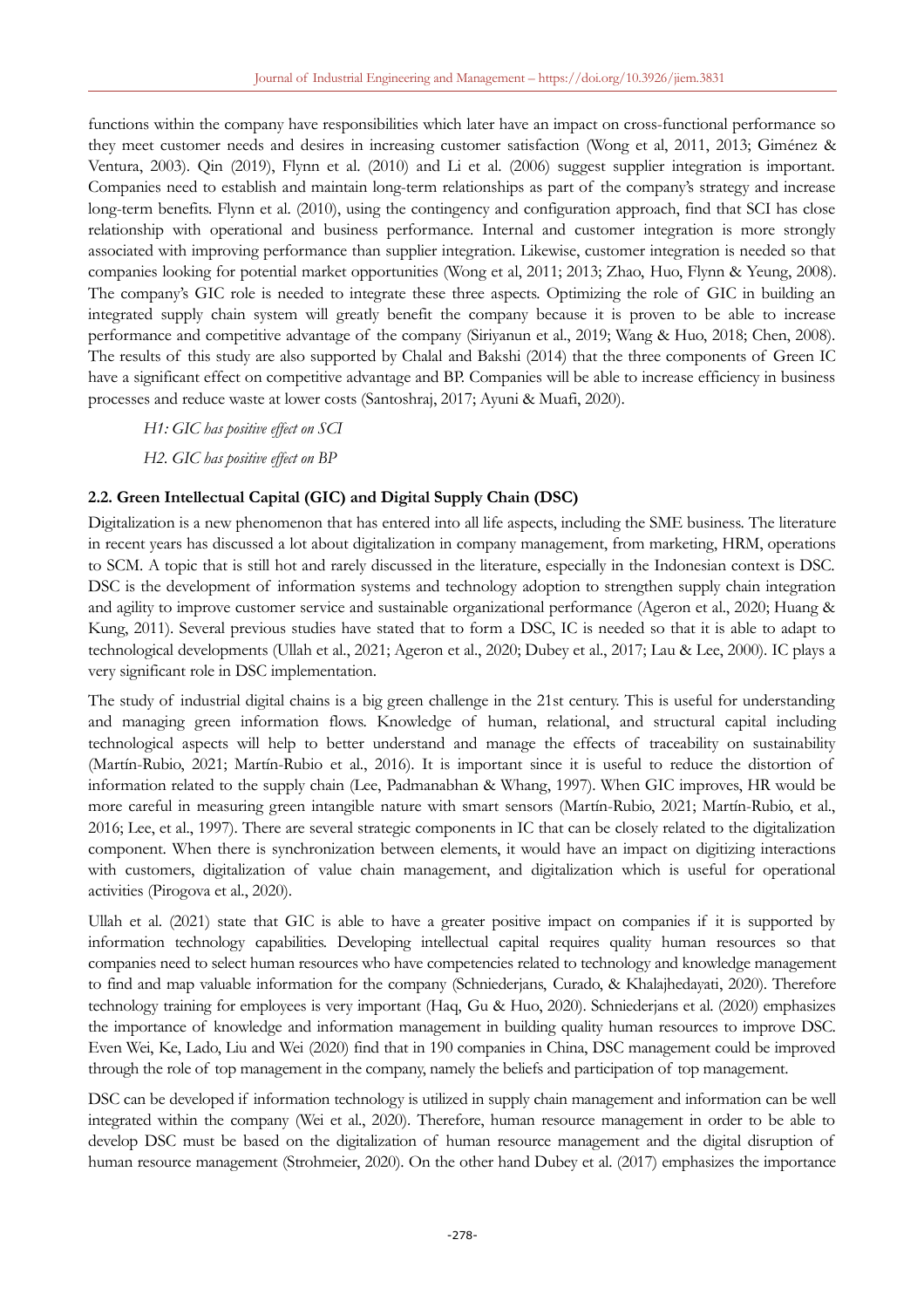of environmental-based management in the supply chain and one of its forms is through DSC. Therefore, preparing HR with the best GIC is one of the best ways to build DSC because the company will face several challenges

*H3. GIC has positive effect on DSC*

# **2.3. Green Intellectual Capital (GIC) and Supply Chain Agility (SCA)**

In the technology era which is developing so fast, issues related to the relationship between HR and the supply chain become very interesting to study more deeply. One of the most important HR aspects in developing supply chain is IC (Mubarik, Bontis, Mubarik & Mahmood, 2021). IC is a resource of knowledge and skills possessed by the company, especially in HR (Bontis, Ciambotti, Palazzi & Sgro, 2018). The human resources needed are not only educated, but also talented and keep up with technological developments (Shakil et al., 2020; Hohenstein, Feisel & Hartmann, 2014). Talented technology and human resources are needed to build a reliable supply chain that is able to survive in the disruptive era known as SCA (Ahammad et al., 2020). These conditions require companies to prepare human resources management who have high competence, talent, and skills.

IC has a vital role in increasing company agility (Ahammad et al., 2020; Mubarik et al., 2021). One form of IC that fits the business climate in this era is GIC (Yong et al., 2019). Technological developments and business conditions entering the disruptive era require companies to be more agile in keeping pace with the market and outperform competitors. One aspect that must be managed properly so that it has agility is the supply chain (Rasyidi & Kusumastuti, 2020; Ahammad et al., 2020; Shakil et al. 2020). Some previous literature states that increasing SCA can be done with good IC management (Mubarik et al., 2021; Ahammad et al., 2020; Rasyidi & Kusumastuti, 2020). Good HR management should focus on the skills and capabilities needed by the company (Ahammad et al., 2020).

On the other hand, increasing SCA through GIC can be developed if the company has a flexible resource component. One of the important components that must have high flexibility are employees (Rasyidi & Kusumastuti, 2020). Employees are required to be able to face various challenges both internal and external and are required to adapt in various conditions. This ability will foster agility (Rasyidi & Kusumastuti, 2020). Abdallah and Ayoub (2020) find that increasing the ability of human resources in a company, especially technological aspect, is proven able to improve SCA. Chen (2019) and Shakil et al. (2020) also recommend that the integration of information technology and trust can improve a company's SCA. This finding is supported by Haq et al. (2020) that IC development to improve SCA can be done with intensive training for HR.

*H4. GIC has positive effect on SCA*

# **2.4. Supply Chain Integration (SCI) and Business Performance (BP)**

SCI is concerned with strategic collaboration and management between organizations and within organizations in supply chain (Hendijani & Saei, 2020). SCI can also be considered as an approach to integrate information between suppliers, manufacturers, distributors, and customers (Tian, Otchere, Coffie, Mensah & Baku, 2021; Hendijani & Saei, 2020). In general, SCI can be grouped into two things, namely internal integration and external integration (Li, 2015). Several previous studies have found that implementing SCI can improve company performance (Hendijani & Saei, 2020; Wei, Yin & Chen, 2021; Zhou, Xia, Feng, Jiang & He, 2020; Tian et al., 2021; Wiengarten, Li, Singh & Fynes, 2019; Chen, Liu, Wei & Gu, 2018).

Companies with efficient internal integration can create a conducive environment to support supply chain integration to improve organizational performance because organizational structure and culture can serve as a strong foundation for forming SCI (Tian et al., 2021). Wiengarten et al. (2019) reveal that the more integrated the supply chain in a company, the better its performance. Sundram, Chhetri & Bahrin (2020) emphasize that integrated supply chain, information and technology are able to have a positive and significant impact on supply chain performance and company performance.

Hendijani and Saei (2020) analyze the relationship between SCI and BP. The results conclude that there is a direct significant relationship between SCI and BP. This relationship also appears to be moderated by demand uncertainty so that BP also increases. In another finding, Wei et al. (2021) divide SCI into internal integration and external integration. He finds that both internal and external integration are able to influence BP. Zhou et al. (2020) and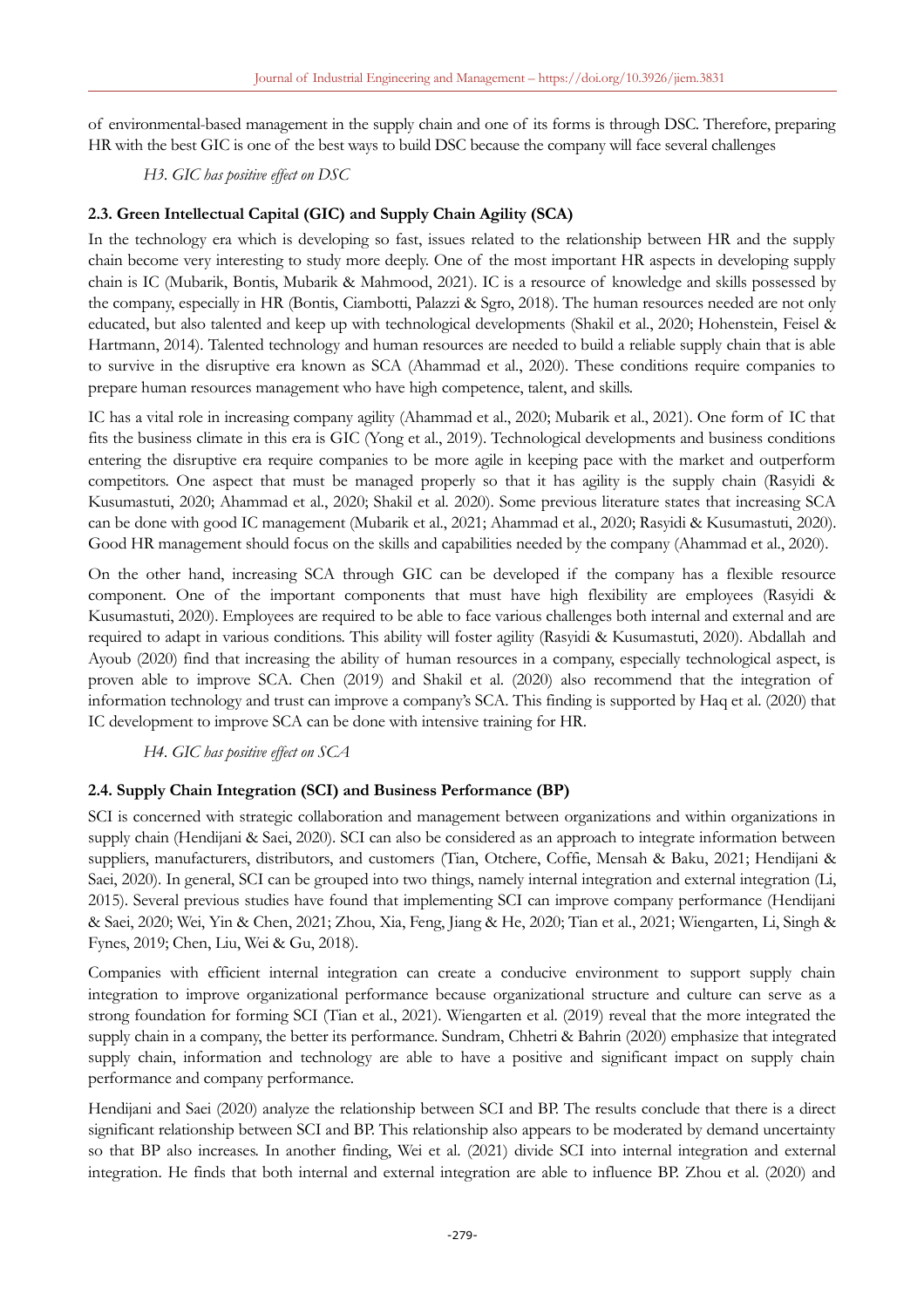Zhang, Pan, Jiang & Feng (2020) also added that environmental orientation also has a significant effect on BP. Likewise, the findings confirm that the management of environmental orientation in SCI or green SCI is able to increase BP.

*H5. SCI has positive effect on BP*

### **2.5. Digital Supply Chain and Business Performance**

Digitalization changes the way organizations function and has the opportunity to increase competitiveness and capture new market share. Digitization creates superior benefits for companies and has received a lot of attention from companies around the world (Attaran, 2020; Wong, Leong, Hew, Tan & Ooi, 2020). The development of digital technology requires companies to implement digitalization in various aspects, such as supply chain management/SCM (Attaran, 2020). The application of digitization in the supply chain is known as DSC. DSC is the utilization of digital technology for planning and executing supply chain functions and creating new business models (Zhang & Sakurai, 2020; Farahani, Meier & Wilke, 2017).

Büyüközkan and Göçer (2018) and Zhang and Sakurai (2020) state that DSC is a technology system based on excellent collaboration and communication capabilities for hardware, software, and digital networks. All of them are used to support and synchronize interactions between organizations by making services more valuable, accessible, and affordable in a way that is consistent, agile and effective results. Saryatmo and Sukhotu (2021), Nasiri, Ukko, Saunila and Rantala (2020) Adam, Ibrahim, Ikramuddin and Syahputra (2020) and Wong et al. (2020) conclude that the application of DSC has positive effect on BP. Adam et al. (2020) analyze the application of DSC to SMEs and find that some SMEs provide a more valuable experience with the consumers and it increases customer satisfaction and loyalty and make BP better. Kamble, Gunasekaran & Gawankar (2020) analyze DSC in the agricultural business and it is proven that the application of DSC is able to increase BP.

*H6. DSC has positive effect on BP.*

### **2.6. Supply Chain Agility (SCA) and Business Performance (BP)**

SCA has received a lot of attention in recent years both in literature review and in managerial implementation (Al Humdan, Shi & Behnia, 2020) especially during the Covid 19 pandemic. SCA is the ability to be agile in the supply chain process. Companies that are able to implement SCA will be more adaptable and flexible to change (Benzidia & Makaoui, 2020; Fayezi, Zutshi & O'Loughlin, 2017). Agility in SCM means the ability to manage suppliers, internal companies and consumers well and quickly (Chen, 2019; Dubey, Altay, Gunasekaran, Blome, Papadopoulos & Childe, 2018). In today's disruptive era, agility in all aspects (Claudio, Cosgriff, Nino & Valladares, 2021), including supply chain, is important so that companies are able to survive in the midst of intense competition.

Several findings have been empirically proven to conclude that SCA have a positive effect on BP (Al Humdan et al., 2020; Benzidia & Makaoui, 2020). Chan, Ngai and Moon (2017) reveal that the application of SCA and strategic flexibility is able to have a positive impact on BP. SCA is also empirically proven to be able to mediate the relationship between strategic flexibility and BP. Therefore, agility and flexibility are components that support each other in an effort to improve company performance. Good performance always requires agility (Yusuf, Menhat, Abubakar & Ogbuke, 2020). BP covers several aspects that develop simultaneously such as finance, business, and employee performance. Achieving these goals requires agility in carrying out various aspects of the company, including the supply chain (Benzidia & Makaoui, 2020). Alzoubi and Yanamandra (2020) explained that SCA can be studied in three aspects; alertness, decisiveness, and flexibility. These three aspects were also empirically proven to be able to increase BP.

*H7. SCA has positive effect on BP H8. SCI mediates GIC on BP H9. DSC mediates GIC on BP H10. SCA mediates GIC on BP*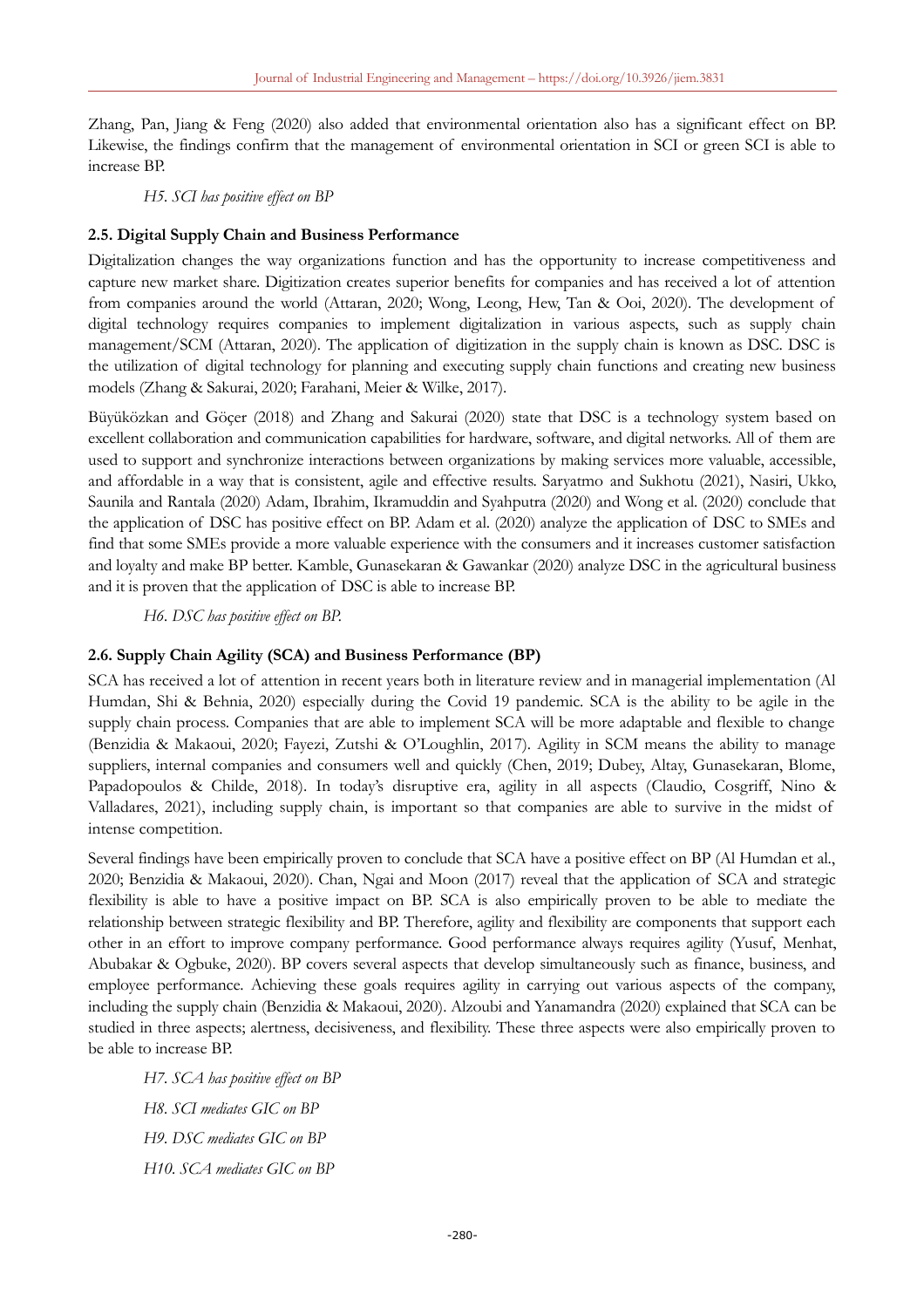# **3. Methodology**

This study uses a survey type by optimizing the data based on the distribution of questionnaires and interviews with several respondents. It is conducted in two provinces in Indonesia, namely East Java and Special Region of Yogyakarta. East Java has the second largest population in all of Indonesia and has a very diverse industry. Meanwhile, Special Region of Yogyakarta is known as an education city with a relatively large number of students. The courier industry is growing rapidly in the two provinces, especially in the Covid 19 pandemic era. These two provinces are also known as provinces that have contributed greatly to the World Bank's Logistics Performance Index in the last three years where Indonesia is ranked 46th globally (Christian, 2019). Courier service SMEs in Indonesia are increasingly competing to change their business strategies to capture several market opportunities and one of them is by utilizing information technology (Azka, Puspa & Wibawa, 2020). The sampling technique uses non-random sampling purposively.

The courier SME criterias used has; (1) number of employees < 10 people to 100 people; (2) net income of at least 1.5 million; (3) < Rp 10 million to 1 billion assets; (4) been operating for at least 5 years. The target respondents are 200 courier service SMEs. The results of the data recapitulation turned out that the answered questionnaires are complete and can be processed are 183 courier SMEs. The Likert scale technique is used with a choice of a scale of 7 (Very strongly agree) to a score of 1 (Very strongly disagree) referring to Flynn, van Schaik and van Wersch (2004) on the variables GIC, SCI, DGC, and SCA. Specifically for the BP variable, it has a Likert scale option (1/very low to 7/very high) where respondents are asked to compare the BP they manage with similar competitor companies for the last 5 years.

This study uses a Structural Equation Modeling approach with the Amos 26 technique. The AMOS 23 analysis technique is conducted to test the hypothesis. The results of the validity and reliability testing are all fulfilled (Hair, Black, Babin & Anderson, 2010). Furthermore, Table 1 is used to clarify explanations related to the variables used, operational definitions, and indicators. The indicators/items are modified using the combination of a number of experts that can be seen in Table 1.

| N <sub>o</sub> | Variables and<br>references                                            | Operational<br>definition                                                                                                                                                                                                                           | Indicators/items                                                                                                                                                                                                                                                                                                                                  |                                      | <b>Measurement scale</b>             |
|----------------|------------------------------------------------------------------------|-----------------------------------------------------------------------------------------------------------------------------------------------------------------------------------------------------------------------------------------------------|---------------------------------------------------------------------------------------------------------------------------------------------------------------------------------------------------------------------------------------------------------------------------------------------------------------------------------------------------|--------------------------------------|--------------------------------------|
| 1.             | <b>GIC</b><br>Yusliza et al. (2020);<br>Yong et al. (2019).            | The combination of<br>intangible assets and<br>resources includes<br>processes, capacities,<br>creativity and<br>innovation, systems<br>and knowledge from<br>SME leaders and<br>employees to increase<br>environmental-based<br>stakeholder value. | Consists of 5 indicators/items:<br>• Contribution of assets to<br>protect the environment,<br>• Contribution of creativity and<br>green competence,<br>· environmental management<br>system,<br>· environmental protection<br>innovation<br>• competence is directed at<br>customer value                                                         | Score 1<br>Very strongly<br>disagree | Score 7<br>Very strongly<br>disagree |
| 2.             | <b>SCI</b><br>Huo et al. (2016); Qin<br>(2019); Flynn et al.<br>(2010) | Supply chain<br>processes by conduct<br>three integration<br>activities; internal,<br>suppliers and<br>consumers.                                                                                                                                   | Consists of 5 indicators/items:<br>• establish intensive relationships<br>with suppliers<br>choose the best supplier<br>٠<br>synchronization of SME<br>٠<br>activities with main supplier<br>activities<br>exchange operational<br>٠<br>information with suppliers on a<br>regular basis<br>• explore new working<br>relationships with suppliers | Score 1<br>Very Strongly<br>disagree | Score 7<br>Very Strongly<br>disagree |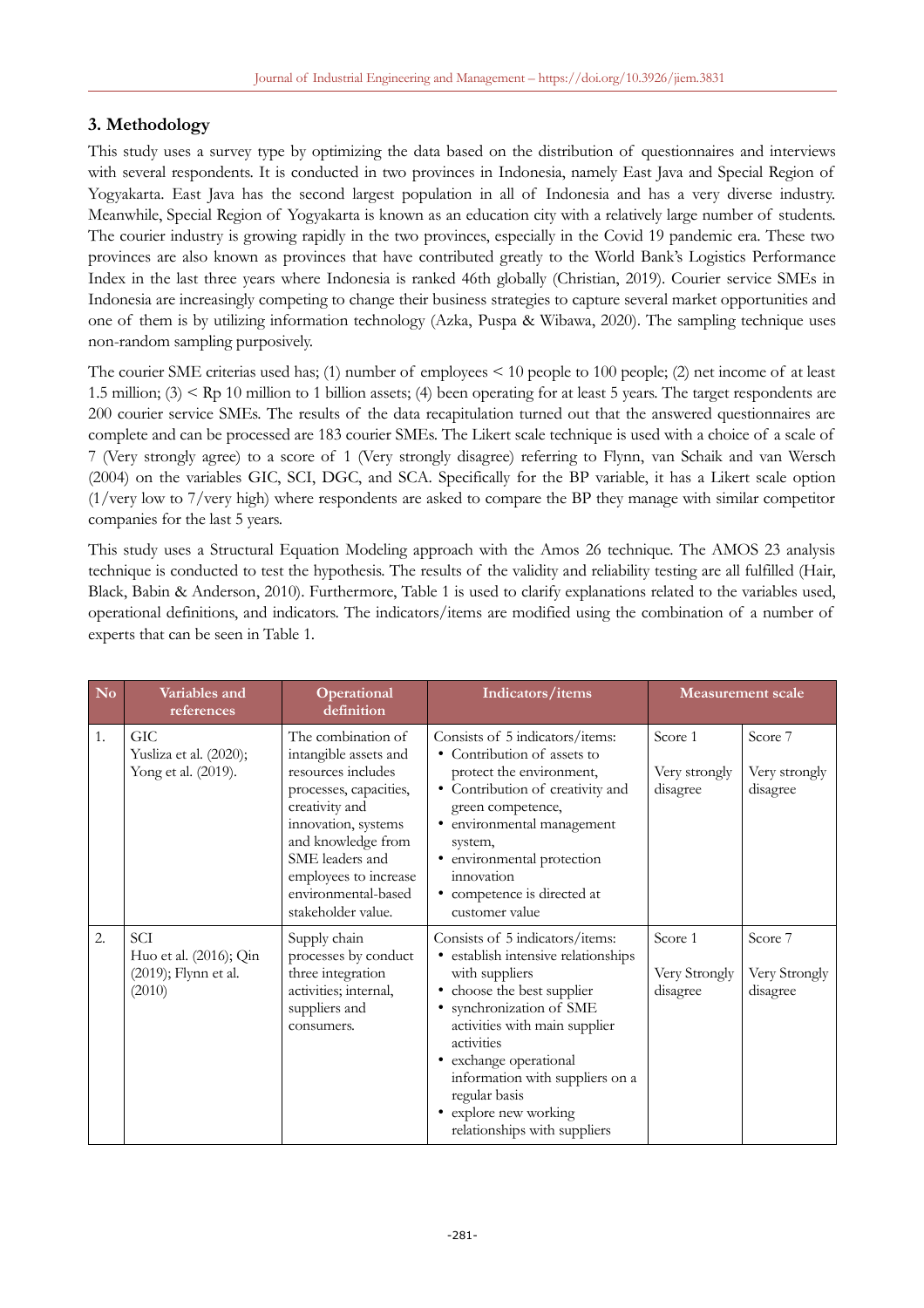#### Journal of Industrial Engineering and Management – https://doi.org/10.3926/jiem.3831

| No             | Variables and<br>references                                                                            | Operational<br>definition                                                                                                                                                                                                                                                                                                                                                                             | Indicators/items                                                                                                                                                                                                                                                                            |                     | <b>Measurement scale</b> |
|----------------|--------------------------------------------------------------------------------------------------------|-------------------------------------------------------------------------------------------------------------------------------------------------------------------------------------------------------------------------------------------------------------------------------------------------------------------------------------------------------------------------------------------------------|---------------------------------------------------------------------------------------------------------------------------------------------------------------------------------------------------------------------------------------------------------------------------------------------|---------------------|--------------------------|
| 3.             | DGC<br>Ageron et al. (2020);<br>Ullah et al. (2021);<br>Huang and Kung (2011)                          | SC digitization in<br>strengthening the<br>integration and agility<br>of SC SME couriers<br>so it will increase<br>stakeholder value.                                                                                                                                                                                                                                                                 | Consists of 5 items/indicators:<br>• online exchange of<br>information,<br>• monitor and interact with<br>customers in real time,<br>• IT integration<br>• Easier exchange of information<br>with customers and suppliers<br>online<br>• optimally digitizing SC overall<br>to stakeholders | Score 1<br>Very Low | Score 7<br>Very high     |
| $\overline{4}$ | <b>SCA</b><br>Mubarik et al. (2021);<br>Ahammad et al. (2020);<br>Rasyidi and<br>Kusumastuti (2020)    | SC agility owned by<br>Consists of 5 items/indicators<br>courier service SMEs<br>• speed up production time<br>• introduce new products to the<br>in time acceleration,<br>market quickly<br>new product<br>• product development on a<br>introduction, product<br>development, service<br>regular basis<br>acceleration and<br>• speed up service<br>• speed up product delivery<br>product delivery |                                                                                                                                                                                                                                                                                             | Score 1<br>Very Low | Score 7<br>Very high     |
| 5.             | <b>BP</b><br>Prakash, Jha, Prasad<br>and Singh (2017);<br>Muafi and Kusumawati<br>(2021); Mwita (2019) | SME performance<br>includes financial and<br>non-financial<br>measures in the last 4<br>years                                                                                                                                                                                                                                                                                                         | Consists of two indicators:<br>Quality and customer<br>٠<br>satisfaction, timeliness in the<br>service process, market share,<br>production costs, profits                                                                                                                                  | Score 1<br>Very Low | Score 7<br>Very high     |

Table 1. Variable, operational definition, indicator/item, and measurement scale

# **4. Result**

# **4.1. Respondent's Characteristics**

Respondents in this study are divided into several characteristics including gender, last education, income, and the age of the company.

The age of the respondents in this study consisted of 158 men and 25 women which show that the majority of respondents are men (86.3%), has an age of 20-30 years (59%), has high school education (65.6%). Furthermore, the majority of respondents' monthly income has an income of  $3.1 - 5$  million (54%) with a company age of 6-10 years (52%).

# **4.2. Validity and Reliability Test**

The data in this study certainly do not violate the statistical assumptions in SEM (Structural Equation Model). Statistical assumptions that must be fulfilled in SEM include validity as measured by a factor loading value of more than 0.5 and a t-statistic value of more than 1.96. Furthermore, reliability is measured by composite reliability (CR) values above 0.6 and AVE above 0.5 (Fornell & Larcher, 1981) as can be seen in Table 3.

Table 2 shows that the loading factor values for all indicators are in the range of  $0.679 - 0.932$  and the t-value is in the range of  $9.884-20.936$ . It indicates that all indicators are valid because they have a loading factor value  $> 0.5$  and the t-value on all indicators has a value  $> 1.96$ . Next, test the reliability with reference to the value of composite reliability (CR) and AVE. The CR value for each variable in this study is greater than 0.7 and the AVE value is greater than 0.5, so that all variables in this study are reliable.

### **4.3. Goodness of Fit Test**

The goodness of fit (GoF) test shows the feasibility of the research model. The research model is feasible if it meets several criteria grouped into 3 types, namely absolute fit index (RMSEA and CMINDF), incremental fit index (CFI and TLI) and parsimony fit index (PGFI and PNFI) as can be seen in Table 4 (Hair et al., 2010).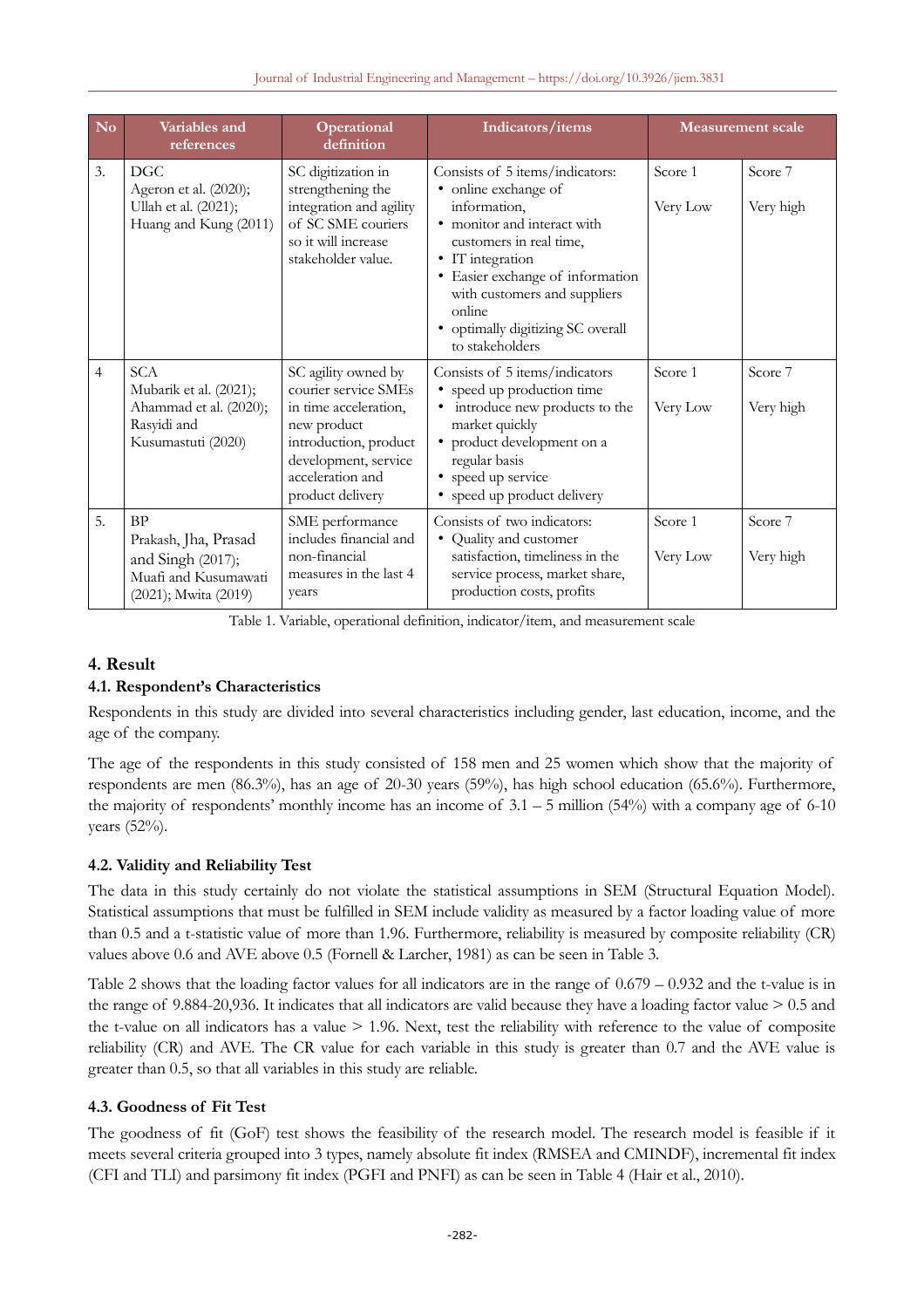|  |  | Journal of Industrial Engineering and Management - https://doi.org/10.3926/jiem.3831 |  |  |
|--|--|--------------------------------------------------------------------------------------|--|--|
|--|--|--------------------------------------------------------------------------------------|--|--|

|            | <b>Characteristics</b>     | Frequency      | Percentages |
|------------|----------------------------|----------------|-------------|
| Gender     | Man                        | 158            | 86,3%       |
|            | Woman                      | 25             | 13.7%       |
|            | 20 - 30 years              | 108            | 59%         |
|            | 31 - 40 years              | 53             | 29%         |
| Age        | $41 - 50$ years            | 19             | 10%         |
|            | $> 50$ years               | 3              | $2\%$       |
|            | Elementary                 | $\overline{4}$ | 2.2%        |
|            | Junior high school         | 5              | 2.7%        |
| Education  | Senior high school         | 120            | 65.6%       |
|            | Diploma                    | 23             | 12.6%       |
|            | Bachelor                   | 28             | 15.3%       |
|            | Magister                   | 3              | 1.6%        |
|            | 1.5 million                | 20             | $11\%$      |
|            | $1.6$ million $-3$ million | 43             | 23%         |
| Net Income | $3.1$ million $-5$ million | 98             | 54%         |
|            | $> 5$ million              | 22             | 12%         |
|            | 5 years                    | 48             | 26%         |
| Firm Age   | $6 - 10$ years             | 95             | 52%         |
|            | $> 10$ years               | 40             | $22\%$      |
| Total      |                            | 183            | 100%        |

Table 2. Respondents Distribution

| <b>Variables</b>                             | <b>Indicators</b>      | <b>Factor Loading</b> | t-value | <b>Composite Reliability</b> | <b>AVE</b> |
|----------------------------------------------|------------------------|-----------------------|---------|------------------------------|------------|
|                                              | GIC <sub>1</sub>       | 0.884                 | 18,179  |                              |            |
|                                              | GIC <sub>2</sub>       | 0.903                 | 19,191  |                              |            |
| Green Intellectual Capital                   | GIC <sub>3</sub>       | 0.924                 | 20,429  | 0.96                         | 0.81       |
| No of Item: 6                                | GIC4                   | 0.932                 | 20,936  |                              |            |
|                                              | GIC5                   | 0.896                 | a       |                              |            |
|                                              | GIC <sub>6</sub>       | 0.852                 | 16,724  |                              |            |
|                                              | SCI1                   | 0.860                 | a       |                              |            |
|                                              | SCI <sub>2</sub>       | 0.866                 | 15,349  |                              |            |
| Supply Chain Integration<br>No of Item: 5    | SCI <sub>3</sub>       | 0.899                 | 16,785  | 0.94                         | 0.77       |
|                                              | SCI <sub>4</sub>       | 0.882                 | 16,293  |                              |            |
|                                              | SCI <sub>5</sub>       | 0.891                 | 16,495  |                              |            |
|                                              | BP <sub>1</sub>        | 0.857                 | 10,244  |                              |            |
|                                              | BP <sub>2</sub>        | 0.887                 | 10,586  |                              |            |
| <b>Business Performance</b><br>No of Item: 5 | BP3                    | 0.758                 | 9,884   | 0.89                         | 0.62       |
|                                              | BP4<br>0.750<br>12,330 |                       |         |                              |            |
|                                              | BP <sub>5</sub>        | 0.679                 | a       |                              |            |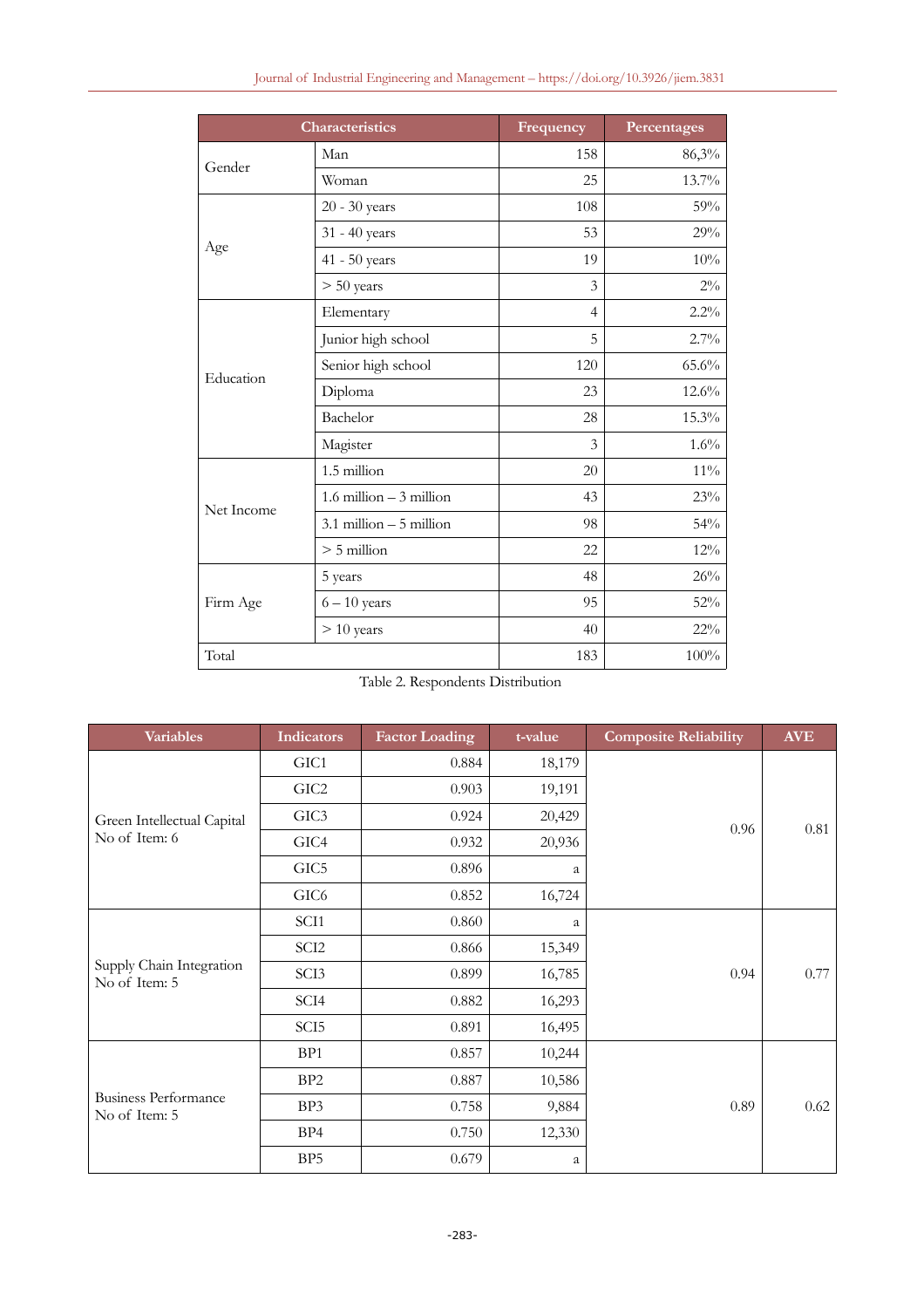| Journal of Industrial Engineering and Management - https://doi.org/10.3926/jiem.3831 |  |  |  |  |  |  |
|--------------------------------------------------------------------------------------|--|--|--|--|--|--|
|--------------------------------------------------------------------------------------|--|--|--|--|--|--|

| <b>Variables</b>                      | <b>Indicators</b> | <b>Factor Loading</b> | t-value | <b>Composite Reliability</b> | <b>AVE</b> |
|---------------------------------------|-------------------|-----------------------|---------|------------------------------|------------|
|                                       | SCA <sub>1</sub>  | 0.767                 | 11,694  |                              |            |
|                                       | SCA <sub>2</sub>  | 0.866                 | 14,029  |                              |            |
| Supply Chain Agility<br>No of Item: 5 | SCA3              | 0.825                 | 13,110  | 0.92                         | 0.71       |
|                                       | SCA4              | 0.905                 | 19,030  |                              |            |
|                                       | SCA5              | 0.834                 | a       |                              |            |
|                                       | DSC <sub>1</sub>  | 0.796                 | a       |                              |            |
|                                       | DSC <sub>2</sub>  | 0.875                 | 13,573  |                              |            |
| Digital Supply Chain<br>No of Item: 5 | DSC <sub>3</sub>  | 0.856                 | 13,165  | 0.91                         | 0.66       |
|                                       | DSC <sub>4</sub>  | 0.715                 | 10,282  |                              |            |
|                                       | DSC <sub>5</sub>  | 0.802                 | 11,945  |                              |            |

Note: "a" means that the regression weight was fixed at 1.00. not estimated

#### Table 3. Validity and Reliability

| <b>GOF test Categories</b> | <b>Measure</b> | <b>Acceptable Values</b> | <b>Values</b> | <b>Note</b> |
|----------------------------|----------------|--------------------------|---------------|-------------|
| Absolute Fit               | <b>CMINDF</b>  | $2.00$ or below          | 1.910         | Fit         |
|                            | <b>RMSEA</b>   | $0.08$ or below          | 0.071         | Fit         |
| Incremental Fit            | <b>CFI</b>     | $0.90$ or above          | 0.948         | Fit         |
|                            | TH             | $0.90$ or above          | 0.940         | Fit         |
|                            | PGFI           | $0.60$ or above          | 0.647         | Fit         |
| Parsimony Fit              | PNFI           | $0.60$ or above          | 0.776         | Fit         |

| Table 4. Goodness of Fit Test |  |
|-------------------------------|--|
|-------------------------------|--|

The GoF test in this study uses 6 criteria including CMINDF with a result of 1,910 which is in accordance with the criteria, namely below 2.00. RMSEA with a result of 0.071 which is in accordance with the criteria, which is below 0.08. CFI with a result of 0.948 which already meets the criteria, which is above 0.90. TLI with a result of 0.940 which already meets the criteria, which is above 0.90. PGFI with a result of 0.647 which already meets the criteria, which is above 0.60. PGFI with a result of 0.776 which already meets the criteria, which is above 0.60. So that the model in this study has good feasibility.

The mathematical equation of each criteria are as follows:

$$
\text{CMINDF} = \frac{chi - q \cdot \text{square}}{\text{degree of freedom}} = \frac{536,650}{281} = 1,910
$$
\n
$$
\text{RMSEA} = \sqrt{\frac{x^2 - p(p+q)/2 - q}{(n-1) p (p+q)/2 - q}} = \sqrt{\frac{536,650 - 5(5+105)/2 - 105}{(183-1) 5 (5+105)/2 - 105}} = 0,07
$$
\n
$$
\text{CFI} = 1 - \frac{(n-1)F_h - df_h}{(n-1)F_I - df_I} = 1 - \frac{(183-1) 2.949 - 281}{(183-1) 28.449 - 385} = 0,9
$$
\n
$$
\text{TLI} = \frac{\left(\frac{x1^2}{df_1}\right) - \left(\frac{xh^2}{df_h}\right)}{\left(\frac{x1^2}{df_1}\right) - 1} = \frac{\left(\frac{5.247,81}{5.285}\right) - \left(\frac{5.247,81}{281}\right)}{\left(\frac{5.247,81}{385}\right) - 1} = 0,93
$$
\n
$$
\text{PGFI} = \frac{df_h}{df_1} \text{ GFI} = \frac{281}{385} \text{ 0,808} = 0,6
$$
\n
$$
\text{PNFI} = \frac{df_h}{df_1} \text{ NFI} = \frac{281}{385} \text{ 0,898} = 0,7
$$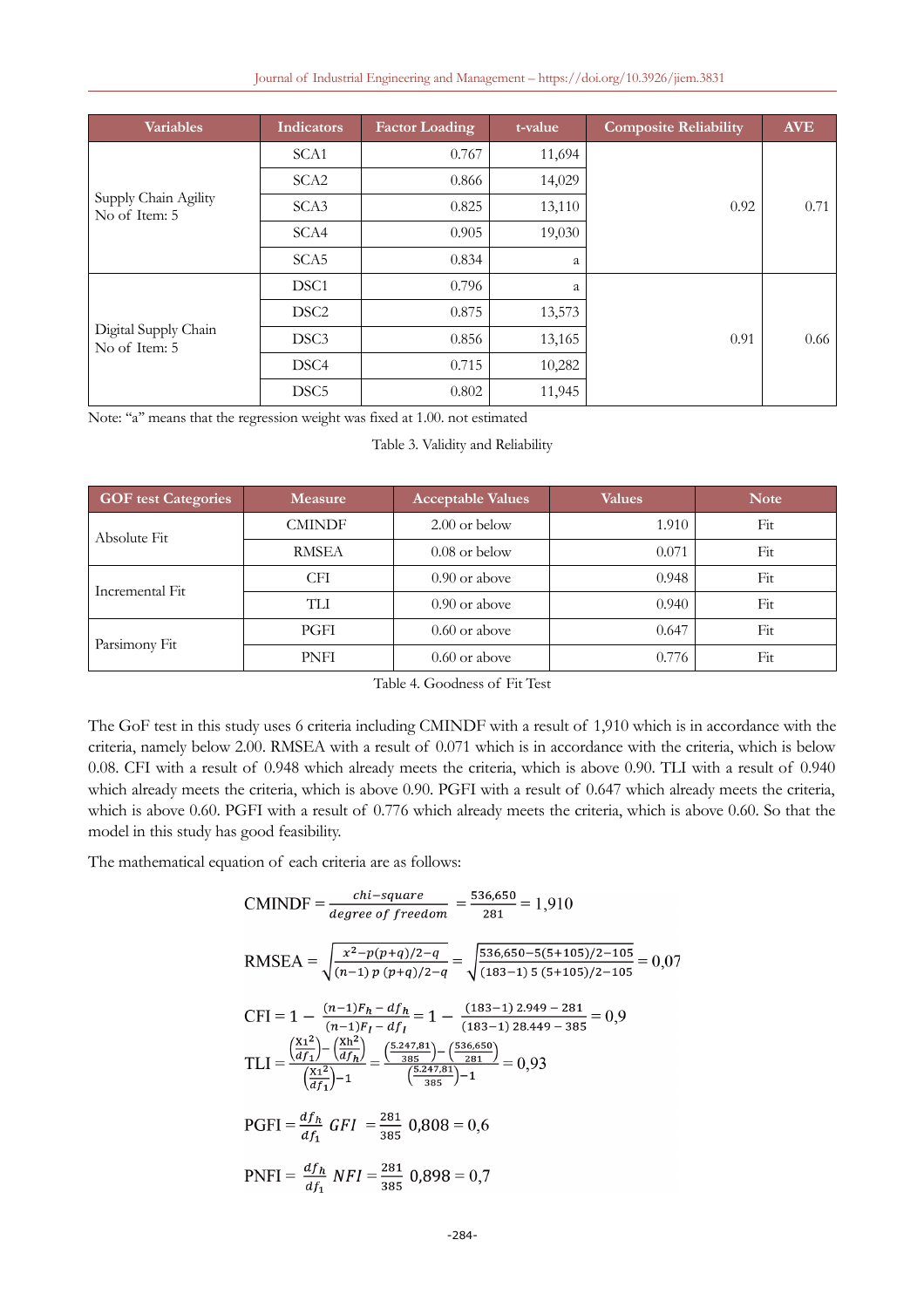### Details:

 $x^2$  = chi-square model *q* = number of estimated parameters  $p =$  number of variables

 $n =$  number of samples

 $X1<sup>2</sup>$  = chi-square from independence model

 $Xh^2 =$  chi-square from hypothesized model

 $df_1$  = degree of freedom from independence model

 $df_b$  = degree of freedom from hypothesized model

 $F_h$  = Value of F minimum from hypothesized model

 $F_I$  = Value of F minimum from independence model

#### **4.4. Hypothesis Testing**

The next analysis is examine the relationship between variables in the SEM-Model. This study analyzes 5 variables, namely Green Intellectual Capital (GIC), Supply Chain Integration (SCI), Digital Supply Chain (DSC), Supply Chain Agility (SCA), and Business Performance (BP). The results of the 10 hypotheses using the SEM method can be seen in Table 5 and Table 6 and the path analysis model in Figure 1.



Figure 1. A Nexus between Green Intelectual Capital, Supply Chain Integration, Digital Supply Chain, Supply Chain Agility and Business Performance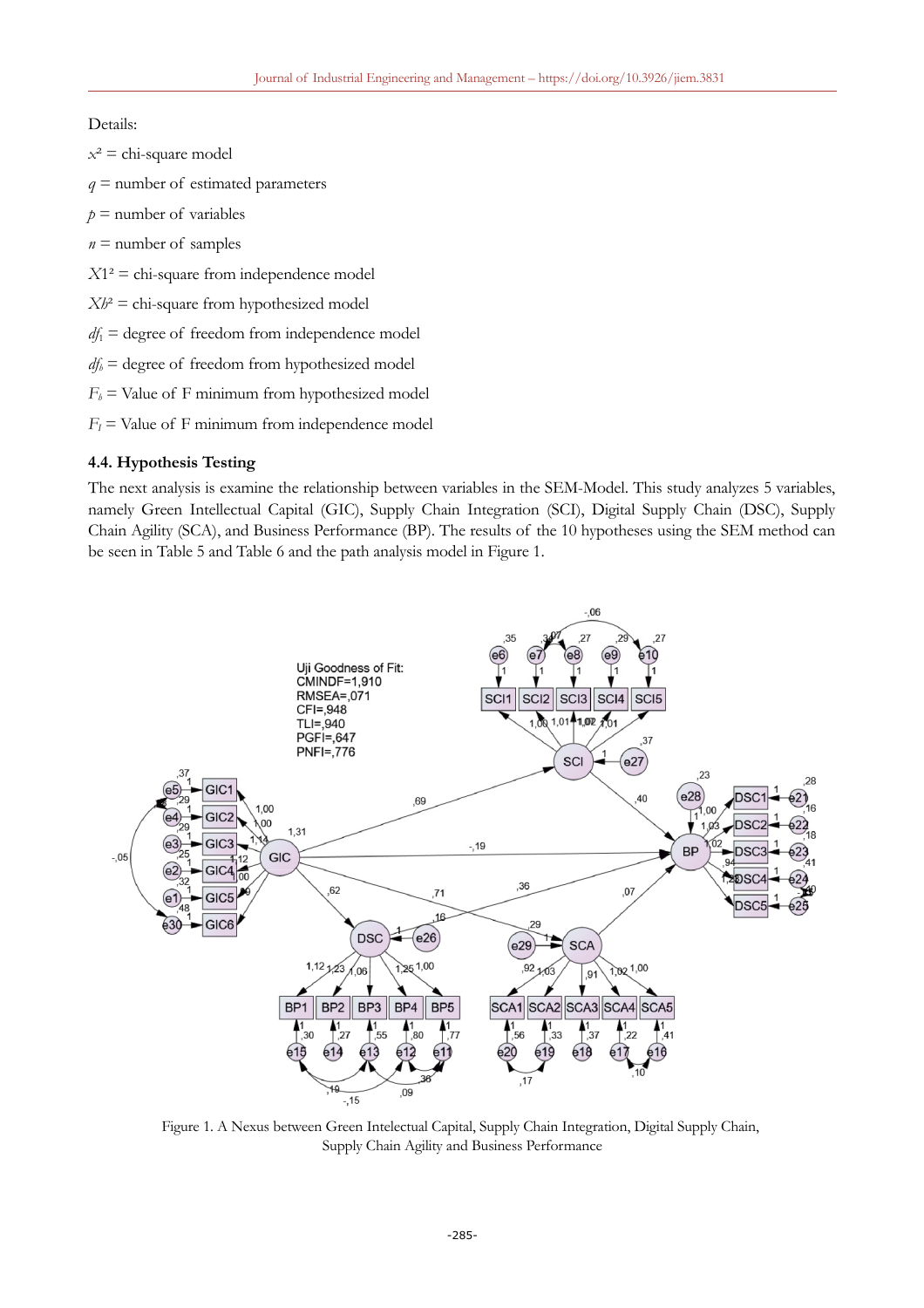#### Journal of Industrial Engineering and Management – https://doi.org/10.3926/jiem.3831

| <b>Hypothesis</b> |                                | <b>Estimate</b> | t-value  | <b>P-Value</b> | <b>Note</b> |
|-------------------|--------------------------------|-----------------|----------|----------------|-------------|
| H1                | GIC has positive effect on SCI | 0.692           | 11.903   | $0.000*$       | Supported   |
| H2                | GIC has positive effect on BP  | $-0.193$        | $-1.158$ | 0.129          | Rejected    |
| H <sub>3</sub>    | GIC has positive effect on DSC | 0.620           | 9.772    | $0.000*$       | Supported   |
| H4                | GIC has positive effect on SCA | 0.705           | 12.005   | $0.000*$       | Supported   |
| H <sub>5</sub>    | SCI has positive effect on BP  | 0.397           | 5.153    | $0.000*$       | Supported   |
| H <sub>6</sub>    | DSC has positive effect on BP  | 0.364           | 2.739    | $0.006*$       | Supported   |
| H7                | SCA has positive effect on BP  | 0.075           | 0.866    | 0.386          | Rejected    |

Note. \*sign <0.05

#### Table 5. Regression Weight

The direction of the relationship between variables is indicated by the estimate value. While the significance of the relationship between variables is indicated by the t-value above 1.96 or the P-value below 0.05. Table 5 shows that H1, H3, H4, H5, H6 are supported and H2 and H7 are not supported.

### **4.5. Mediation Test**

Mediation test analyzes H8, H9, and H10. The mediation test in SEM-AMOS refers to the table of indirect effects - two-tailed significance through bootstrap in AMOS. The significance of the mediation effect is proven if the significance value in the indirect effect - two-tailed significance table is less than 0.05.

|                | <b>Hypothesis</b>        | <b>P-Value</b> | <b>Note</b> |
|----------------|--------------------------|----------------|-------------|
| H8             | SCI mediates GIC on BP   | $0.002*$       | Supported   |
| H <sub>9</sub> | DSC mediates GIC on BP   | $0.006*$       | Supported   |
| <b>H10</b>     | SCA mediates i GIC on BP | $0.010*$       | Supported   |

Note. \*sign <0.05

Table 6. Mediation Test

The mediating role of SCI on the relationship between GIC and BP has a significance of  $0.002$  (<0.05) so it is proven to be significant (H8 is supported). The mediating role of DSC on the relationship between GIC and BP has a significance of  $0.006$  ( $\leq 0.05$ ) so it is proven to be significant (H9 is supported). Furthermore, the mediating role of SCA on the relationship between GIC and BP has a significance of  $0.010 \le 0.05$ ) so that it is proven significant (H10 is supported) (Table 6).

# **5. Discussion and Implication**

# **5.1. Green Intellectual Capital and Supply Chain Integration**

The study findings prove that GIC has an effect on SCI (**H1 is accepted**). It supports previous theories and studies from Martín-Rubio (2021), Yusliza et al. (2020), Yong et al. (2019), Shou et al. (2018), Huo et al. (2016), Ataseven et al. (2018), Song et al. (2019) and Huo et al. (2015). Currently, several companies have begun to realize the importance of having an environmentally-based IC (Jaboour & de Sousa-Jabbour, 2016; Jabbour & Santos, 2008; Jabbour et al., 2013; Jabbour, 2013; Jabbour et al., 2010; Huang & Kung, 2011). It can already be done from recruitment and selection to employee training (Bansal & Roth, 2000). IC can later be managed by contributing to employee performance appraisals and providing compensation that considers environmental aspects (Arqawi, et al., 2019; Albort-Morant et al., 2016; Muafi & Uyun, 2021).

Training programs centered on ecological impact and environmental awareness improve employee skills in material waste management and foster employee emotional involvement in improving environmental performance (Fernández, Junquera & Ordiz, 2003). When courier SMEs already have a good GIC, they are expected to be able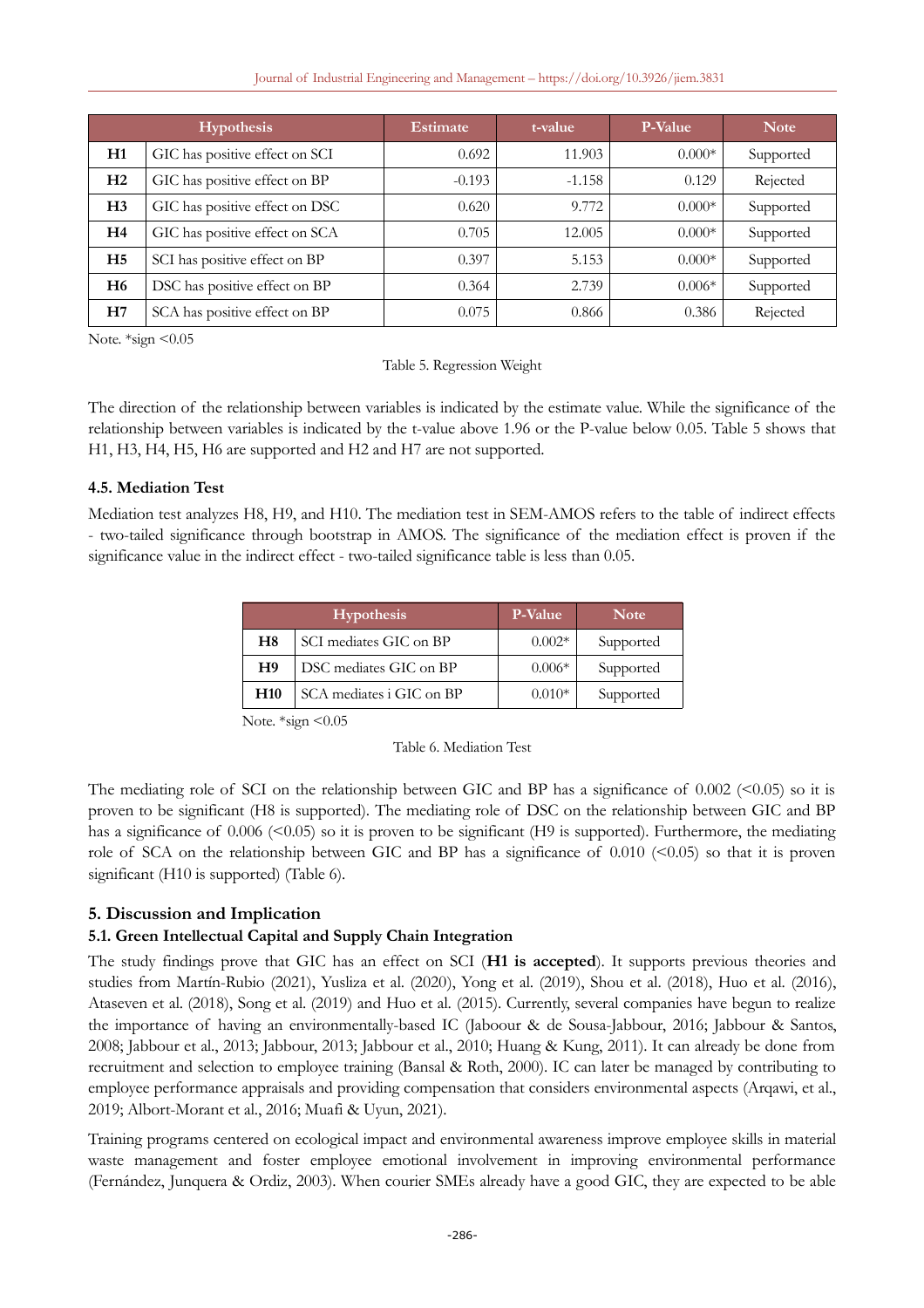to create and manage an integrated supply chain system (Shou et al., 2018; Huo et al., 2016; Jacobs et al., 2016; Yusliza et al., 2020), particularly on IC ownership (Ataseven et al., 2018; Wang & Huo, 2018). GIC capabilities which include green human capital, green structural capital, and green relational capital should contribute to greening behavior in its ability to carry out internal company integration, supplier integration, and customer integration. When business processes runs smoothly and have an operating system that has been managed professionally, it is expected to have an impact on the operational system of suppliers and customers.

### **5.2. Green Intellectual Capital and Business Performance**

The study findings prove that GIC does not have a significant positive effect on BP (**H2 is rejected**). This does not support the results of previous studies from Siriyanun et al. (2019), Wang and Huo (2018), Chalal and Bakshi (2014) and Chen (2008). Courier service SMEs need to identify complaints and failures felt by stakeholders so that in the future they can increasingly provide solutions and develop business systems by prioritizing GIC in improving cross-functional performance. This is very important considering that stakeholder satisfaction is a priority that must be prioritized so that they carry out re-transactions (Wong et al, 2011, 2013; Giménez & Ventura, 2003). SMEs also need to have a strategy in maintaining long-term relationships which can ultimately have an impact on operational and BP performance (Flynn et al., 2010; Qin, 2019; Li et al., 2006) and can seek potential market opportunities (Wong et al., 2011, 2013; Zhao et al., 2008). The impact can increase competitive advantage (Siriyanun et al., 2019; Wang & Huo, 2018; Chen, 2008). SMEs are also advised to increase efficiency in business processes and reduce waste so that they can achieve business, environmental, and social performance (Santoshraj, 2017; Ayuni & Muafi, 2020).

### **5.3. Green Intellectual Capital and Digital Supply Chain**

The study findings prove that GIC has significant positive effect on DSC (**H3 is accepted**). It supports the theory and study of Ullah et al. (2021), Dubey et al. (2017) and Ageron et al. (2020). GIC must be owned by courier service SMEs because it have an impact in taking every step and action as well as policies related to planning and developing information systems. Every adoption and diffusion of digital technology must be based on greening behavior so that every business process and company operation can be efficient and think about the impact of waste. Courier service SMEs must continue to strengthen green behavior-based supply chain integration and agility so as to improve customer service and sustainable business performance (Ageron et al., 2020). Besides, it helps SMEs better understand and manage the impact of traceability on sustainability (Martín-Rubio, 2021). Courier service SMEs should also strive to reduce distortion of information (Schniederjans et al., 2020; Lee, et al., 1997) and be careful in implementing green digital (Martín-Rubio, 2021; Lee, et al., 1997). In the future, courier service SMEs should also synchronize between work units so as to facilitate digitization of customers, value chain management and operational activities (Pirogova, et al., 2020; Wei et al., 2020). Nowadays, digitalization training is very important, courier service SME customers demand cleanliness, speed, accuracy, and safety of the products ordered. The digital era demands that courier service SMEs must improve and continue to improve the quality and skills of employees, especially related to GSC.

# **5.4. Green Intellectual Capital and Supply Chain Agility**

The study findings prove that GIC has positive effect on SCA (**H4 is accepted**). It supports the theory and study of Mubarik et al. (2021), Ahammad et al.(2020)and Rasyidi and Kusumastuti (2020). Human resources who has SC are needed, especially those who have mastery of technology and great talent to keep pace with the speed of digitalization (Shakil et al., 2020; Hohenstein et al., 2014). Currently, courier service SMEs are faced with a highly volatile and hostile SCA. Changes and the speed of information flow require SMEs to strengthen GIC to face the disruptive era of information technology so that they can be more agile and superior to competitors. Abdallah and Ayoub (2020) state that the capabilities of HR from the technological aspect are proven to be able to improve SCA. Haq et al. (2020) even recommend that courier SMEs have a routine and integrated program in training and development, especially from the digitalization aspect because it will help companies to improve SCA in the future.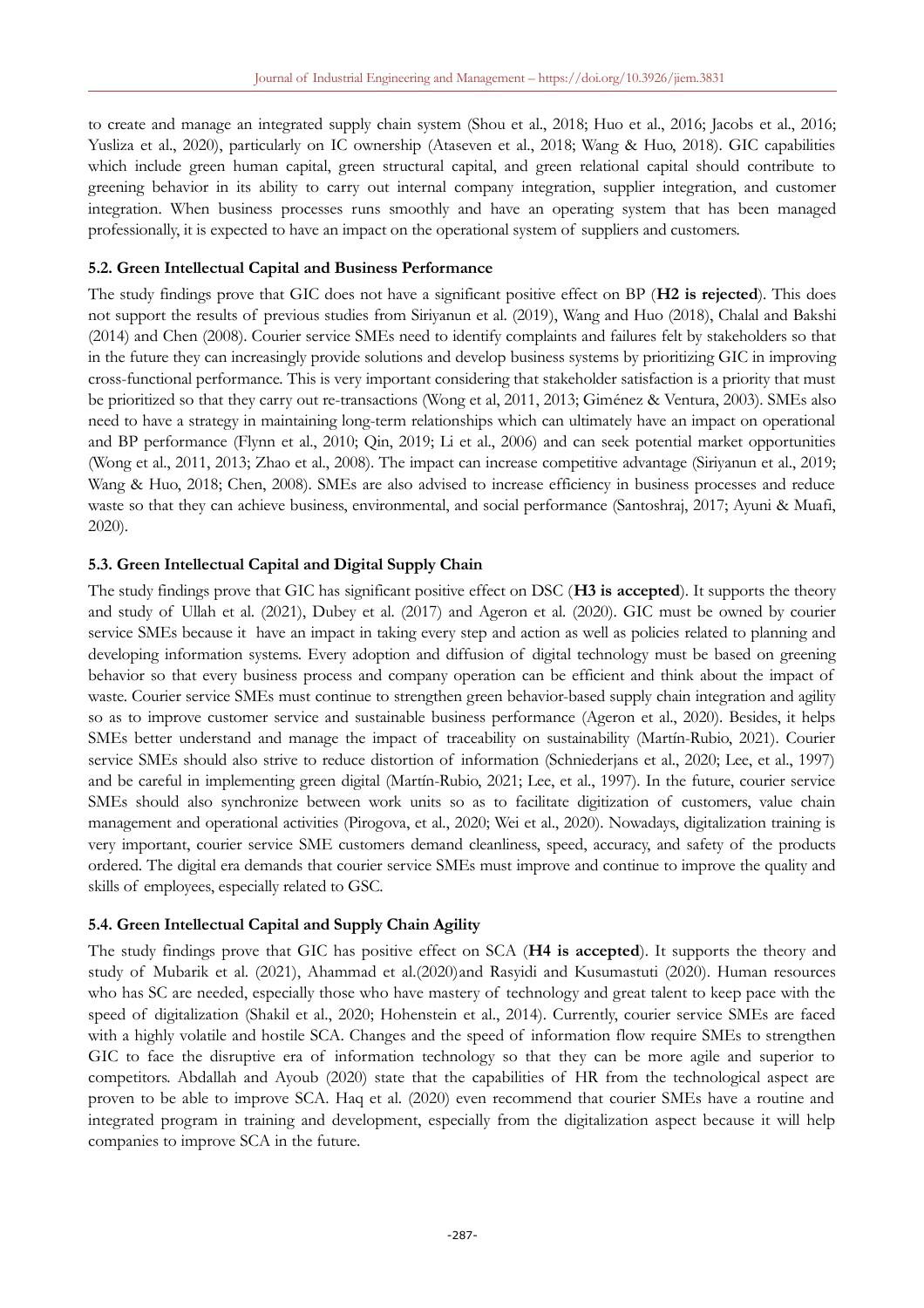### **5.5. Supply Chain Integration and Business Performance**

The study findings prove that SCI has positive effect on BP (**H5 is accepted**). It supports the theory and previous studies from Tian et al. (2021), Hendijani and Saei (2020), Wei et al. (2021), Zhou et al. (2020), Wiengarten et al. (2019) and Chen et al. (2018). In managing SC, courier service SMEs need to coordinate and collaborate between and within work units so that they can run business processes successfully and a conducive work environment. Likewise, it is necessary to identify and coordinate accurate information from stakeholders, especially suppliers, producers, distributors, and customers. Sundram et al. (2020) suggest that in SCI it is also necessary to involve and integrate with good IT skills so that they have more speed and accuracy of information related to SC in improving SC and BP performance. Courier SMEs also need to consider other factors such as demand uncertainty from consumers who have very volatile demand disruptions (Hendijani & Saei, 2020) in addition to environmental factors (Zhou et al., 2020; Zhang et al., 2020).

### **5.6. Digital Supply Chain and Business Performance**

The study findings prove that DSC has an effect on BP (**H6 is accepted**). It supports theories and previous studies from Attaran (2020), Farahani et al. (2017), Büyüközkan and Göçer (2018), Saryatmo and Sukhotu (2021), Nasiri et al. (2020), Adam et al. (2020) and Kamble et al. (2020). It is undeniable that disruptive technology and consumer tastes that demand fast and on time require courier service SMEs to respond with the same movement. This requires a DSC. The future business model should move dynamically and proactively by prioritizing speed and accuracy in responding to the demands of a changing environment. SMEs need to prepare good hardware, software, and digital networks so that there is integration and synchronization between related work units so that they can provide services that satisfy stakeholders. Services to stakeholders must be accessible, affordable, consistent, agile, and easily understood by stakeholders. In the SMEs context, Adam et al. (2020) recommend the importance of SMEs owning and using digitalization in order to be able to increase customer satisfaction and loyalty and make BP further increase.

### **5.7. Supply Chain Agility and Business Performance**

The study findings prove that SCA has no significant effect on BP (**H7 is rejected**). It does not support previous theories and studies from Chen (2019), Benzidia and Makaoui (2020), Fayezi et al. (2017)and Dubey et al. (2018). SMEs should be more agile in this digital era, especially during the Covid-19 pandemic. The environment and consumer demands are moving very fast and uncontrollably. Each courier service SME is currently competing to offer their services quickly and on time as well as safely and hygienically. The trend of online shopping lifestyle should be caught because it has the opportunity to increase transactions and volume delivery of goods. Currently, Indonesian people prefer to choose online transactions because of security and convenience factors. During this Covid 19 pandemic, all companies are competing to gain the highest market share. Even new players are starting to emerge and continue to shift old players. Fast delivery times and efficient shipping costs are the main reason consumers choose courier Courier services SMEs in East Java and Special Region of Yogyakarta have methods and company rules that are too rigid which eventually becomes an obstacle to moving agilely and moving forward so that the impact will have an effect on lowering BP (Yusuf et al., 2020). Therefore, it is suggested by Alzoubi et al. (2020) that if the 3 components in SCA (alertness, decisiveness and flexibility) are met, BP will increase drastically. This finding also implies that alertness, decisiveness, and flexibility can be applied by courier service SMEs in Indonesia by trying to keep SMEs having a business model that is alertness, decisiveness, and flexibility by focusing on SCM.

### **6. Conclusion, Limitation And Future Research Direction**

1. Green Intellectual Capital has a significant positive influence on Supply Chain Integration; (2) Green Intellectual Capital does not have a significant positive influence on Business Performance; (3) Green Intellectual Capital has a significant positive influence on Digital Supply Chain; (3) Green Intellectual Capital has a significant positive influence on Supply Chain Agility; (4) Supply Chain Integration has a significant positive influence on Business Performance; (5) Digital Supply Chain has a significant positive influence on Business Performance; (6) Supply Chain Agility does not have a significant positive influence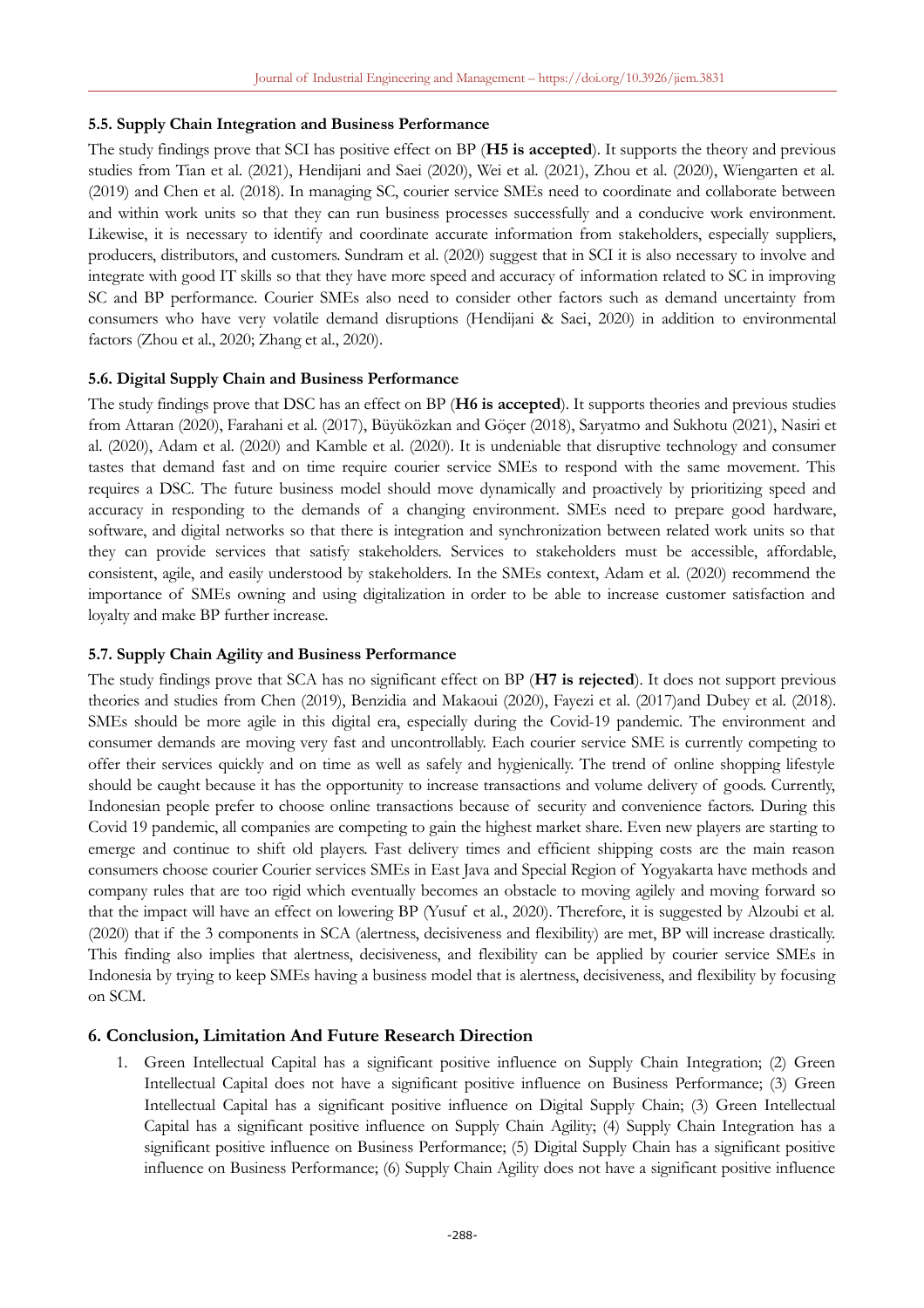on Business Performance. The results of mediation analysis conclude that: (a) Supply Chain Integration mediates the influence between Green Intellectual Capital on Business Performance; (b) Digital Supply Chain mediates the influence between Green Intellectual Capital on Business Performance; and (c) Supply Chain Agility mediates the influence between Green Intellectual Capital on Business Performance.

- 2. This study only examines courier service SMEs in two provinces in Indonesia, namely East Java and Special Region of Yogyakarta, so it is feared that they will not be able to generalize the population. Moreover, the sampling is conducted by using a purposive technique. The sampling technique should be done randomly.
- 3. Respondents use data across work units which sometimes do not reflect the real answer, especially regarding data on GIC, SCI, DGC, SCA and BP. Not all courier service SMEs understands DSC well, they tend to sometimes only implement existing digital systems and rarely innovate and diversify DGC. While, consumer demands continue to increase and are volatile. In the future, there should be a regular and intensive schedule to improve the competence of employees and managers, especially from the digitalization aspect.
- 4. This study uses self-reports to answer the questionnaire, so it is feared that there will be bias, especially in the BP variable even though it has been asked to compare it with BP owned by similar competitors.
- 5. Considering other variables outside of research models that can be used for sustainable BP improvement, such as Green HRM (Muafi & Kusumawati, 2021; Muafi., & Uyun, 2021; Mwita, 2019), SC resilience (Mubarik et al., 2021), innovation culture (Muafi et al., 2020) and Knowledge Management (Martín-Rubio, 2021) and other aspects in order to continue to improve business sustainability in the future.

# **Acknowledgment**

The authors express their gratitude to DPPM Universitas Islam Indonesia, who has funded this research with the scheme of Riset Unggulan of 2021/2022, Batch 2. No: 003/DirDPPM/70/Pen.Unggulan/XI/2021

# **Declaration of Conflicting Interests**

The authors declared no potential conflicts of interest with respect to the research, authorship, and/or publication of this article.

# **Funding**

The authors received no financial support for the research, authorship, and/or publication of this article.

### **References**

- Abdallah, A.B., & Ayoub, H.F. (2020). Information technology drivers of supply chain agility: implications for market performance. *International Journal of Productivity and Quality Management*, 31(4), 547-573.
- Adam, M., Ibrahim, M., Ikramuddin, I., & Syahputra, H. (2020). The Role of Digital Marketing Platforms on Supply Chain Management for Customer Satisfaction and Loyalty in Small and Medium Enterprises (SMEs) at Indonesia. *International Journal of Supply Chain Management*, 9(3), 1210-1220.
- Ageron, B., Bentahar, O., & Gunasekaran, A. (2020). Digital supply chain: challenges and future directions. *Supply Chain Forum: An International Journal*, 21(3), 133-138. <https://doi.org/10.1080/16258312.2020.1816361>
- Ahammad, M.F., Glaister, K.W., & Gomes, E. (2020). Strategic agility and human resource management. *Human Resource Management Review*, 30(1), 100700. <https://doi.org/10.1016/j.hrmr.2019.100700>
- Al Humdan, E., Shi, Y., & Behnia, M. (2020). Supply chain agility: a systematic review of definitions, enablers and performance implications. *International Journal of Physical Distribution & Logistics Management*, 50(2), 287-312. <https://doi.org/10.1108/IJPDLM-06-2019-0192>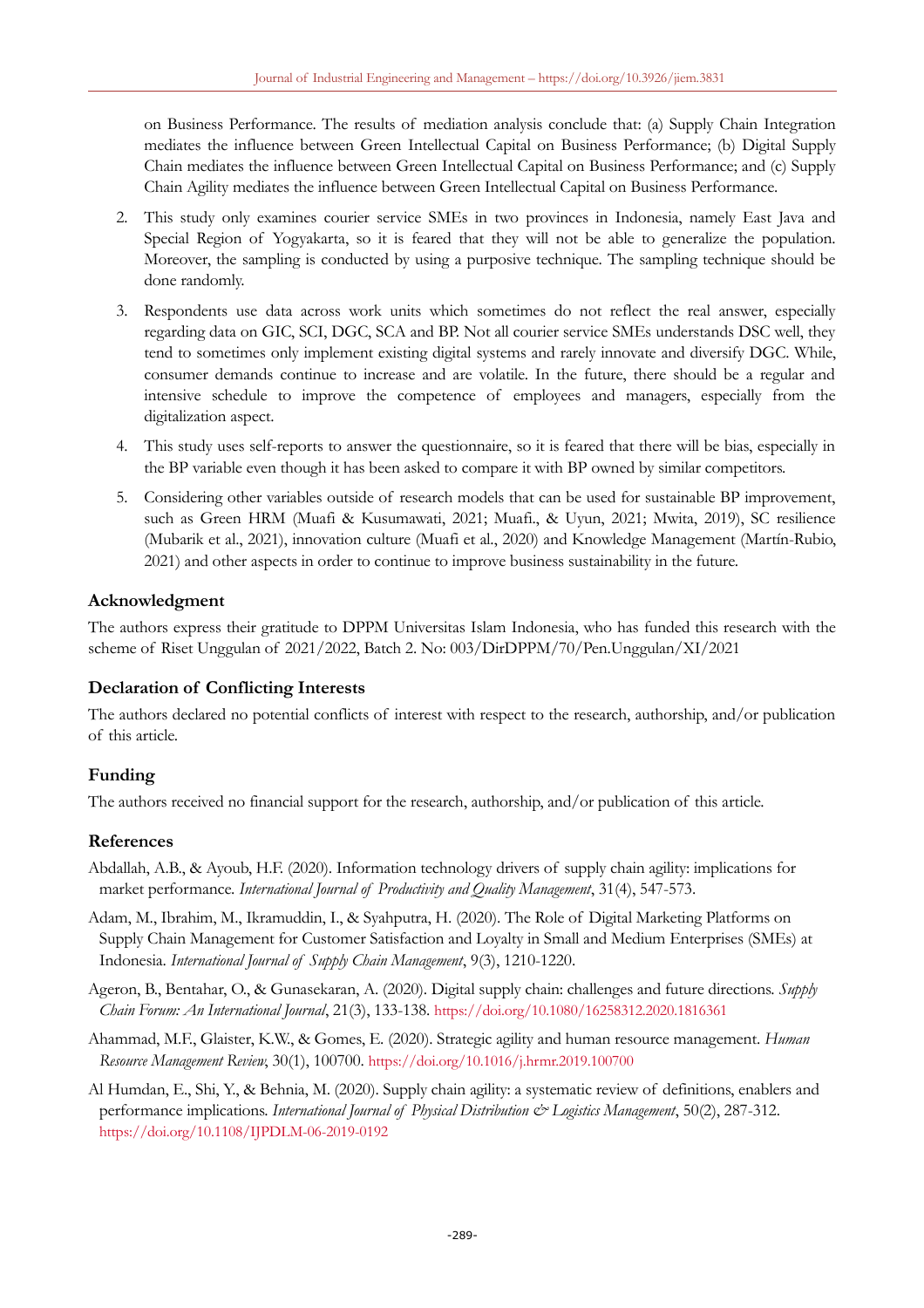- Albort-Morant, G., Leal-Millán, A., & Cepeda-Carrión, G. (2016). The antecedents of green innovation performance: A model of learning and capabilities. *Journal of Business Research,* 69(11), 4912-4917. <https://doi.org/10.1016/j.jbusres.2016.04.052>
- Alzoubi, H., & Yanamandra, R. (2020). Investigating the mediating role of information sharing strategy on agile supply chain. *Uncertain Supply Chain Management*, 8(2), 273-284. <https://doi.org/10.5267/j.uscm.2019.12.004>
- Arqawi, S., Zaid, A.A., Jaaron, A.A.M., Al-hila, A.A., Al-Shobaki, M.J., & Abu-Naser, S.S. (2019). Green Human Resource Management Practices Among Palestinian Manufacturing Firms- An Exploratory Study. *Journal of Resources Development and Management,* 52, 62-29.
- Ataseven, C., Nair, A., & Ferguson, M. (2018). An examination of the relationship between intellectual capital and supply chain integration in humanitarian aid organizations: a survey‐based investigation of food banks. *Decision Sciences*, 49(5), 827-862. <https://doi.org/10.1111/deci.12300>
- Attaran, M. (2020). Digital technology enablers and their implications for supply chain management. *Supply Chain Forum: An International Journal,* 21(3), 158-172. <https://doi.org/10.1080/16258312.2020.1751568>
- Ayuni, Q., & Muafi (2020). Pengaruh Green Intellectual Capital Terhadap Keunggulan Kompetitif Dengan Pemediasi Green Human Resource Management. *Jurnal Bisnis: Teori dan Implementasi,* 11(2), 81-97. <https://doi.org/10.18196/bti.112133>
- Azka, R.M., Puspa, A.W., & Wibawa, H. (2020). *Siasat Bisnis Kurir Paket Meraup Untung.* Bisnis.com. Available at: <https://ekonomi.bisnis.com/read/20200420/98/1229875/siasat-bisnis-kurir-paket-meraup-untung>
- Bansal, P., & Roth, K. (2000). Why companies go green: A model of ecological responsiveness. *Academy of management journal*, 43(4), 717-736. <https://doi.org/10.5465/1556363>
- Benzidia, S., & Makaoui, N. (2020). Improving SMEs performance through supply chain flexibility and market agility: IT orchestration perspective. *Supply Chain Forum: An International Journal,* 21(3), 173-184. <https://doi.org/10.1080/16258312.2020.1801108>
- Bontis, N., Ciambotti, M., Palazzi, F., & Sgro, F. (2018). IC and financial performance in social cooperative enterprises. *Journal of IC*, 19(4), 712-731. <https://doi.org/10.1108/JIC-03-2017-0049>
- Büyüközkan, G., & Göçer, F. (2018). Digital supply chain: literature review and a proposed framework for future research. *Computers in Industry*, 97, 157-177. <https://doi.org/10.1016/j.compind.2018.02.010>
- Chalal, H., & Bakshi, P. (2014). Effect of intellectual capital on competitive advantage and business performance: a role of innovation and learning culture. *International Journal of Learning and Intellectual Capital,* 11(1), 51-70.
- Chan, A.T., Ngai, E.W., & Moon, K.K. (2017). The effects of strategic and manufacturing flexibilities and supply chain agility on firm performance in the fashion industry. *European Journal of Operational Research*, 259(2), 486-499. <https://doi.org/10.1016/j.ejor.2016.11.006>
- Chen, C.J. (2019). Developing a model for supply chain agility and innovativeness to enhance firms' competitive advantage. *Management Decision*, 57(7), 1511-1534. <https://doi.org/10.1108/MD-12-2017-1236>
- Chen, M., Liu, H., Wei, S., & Gu, J. (2018). Top managers' managerial ties, supply chain integration, and firm performance in China: A social capital perspective. *Industrial Marketing Management*, 74, 205-214. <https://doi.org/10.1016/j.indmarman.2018.04.013>
- Chen, Y.S. (2008). The Positive Effect of Green Intellectual Capital on Competitive Advantages of Firms. *Journal of Business Ethics,* 77(3), 271-286. <https://doi.org/10.1007/s10551-006-9349-1>
- Christian, F. (2019). 2020, Potensi Pertumbuhan Bisnis Logistik Lebih dari 30%. Sindonews.com. Available at: <https://ekbis.sindonews.com/berita/1472008/34/2020-potensi-pertumbuhan-bisnis-logistik-lebih-dari-30>
- Claudio, D., Cosgriff, V., Nino, V., & Valladares, L. (2021). An agile standardized work procedure for cleaning the operating room. *Journal of Industrial Engineering and Management,* 14(4), 701-717. <http://dx.doi.org/10.3926/jiem.3440>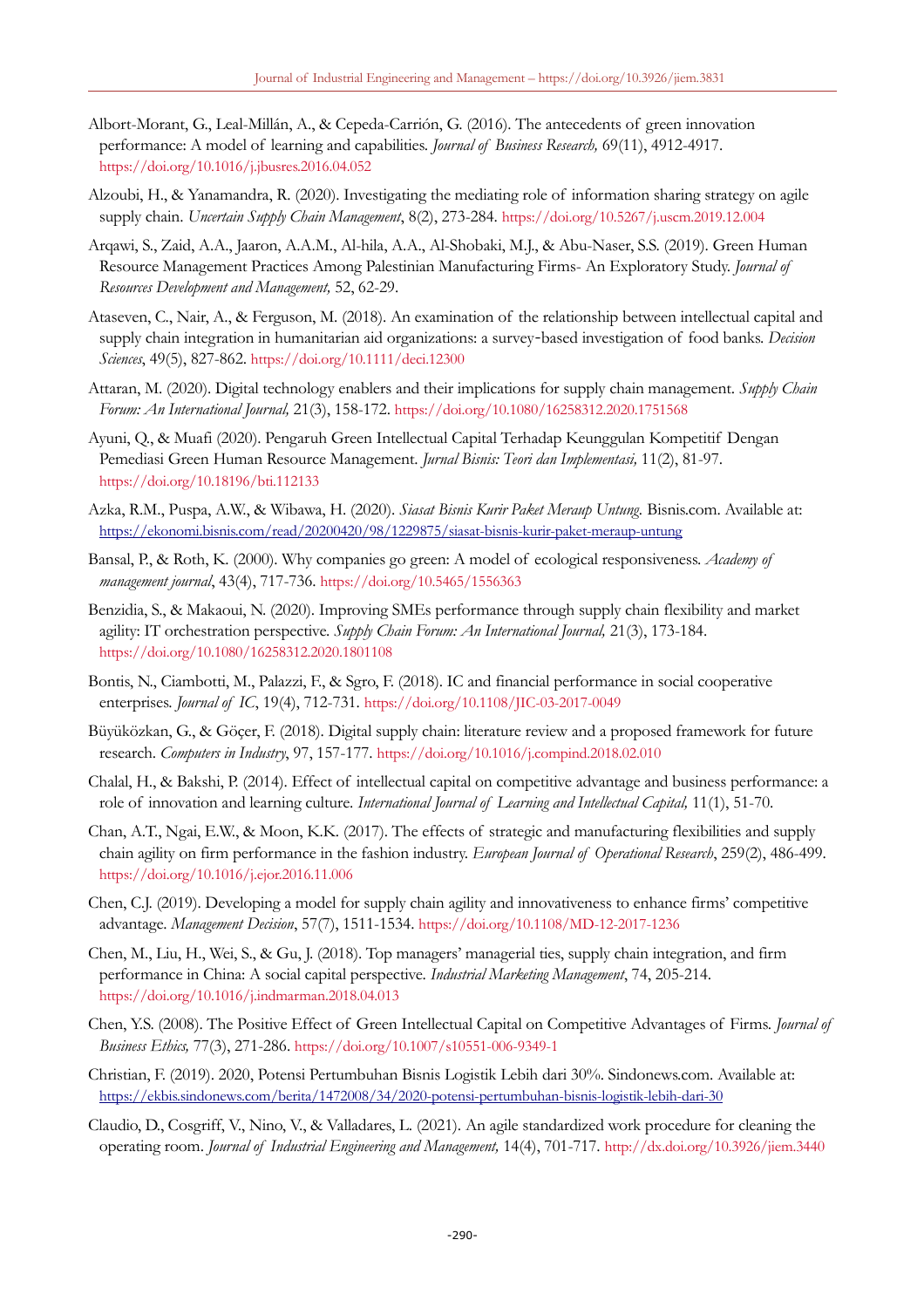- Cooper, R.B., & Zmud, R.W. (1990). Information technology implementation research: A technological diffusion approach. *Management Science,* 36, 123-139. <https://doi.org/10.1287/mnsc.36.2.123>
- Creelman, D. (2010). Big Idea: Tim Giehll on Human Capital Supply Chains. *Creelman Research,* 3(1), 1-3.
- DeLone, W.H., & McLean, E.R. (2003). The DeLone and McLean model of information system success: A ten-year update. *Journal of Management Information Systems,* 19, 9-30. <https://doi.org/10.1080/07421222.2003.11045748>
- Dubey, R., Altay, N., Gunasekaran, A., Blome, C., Papadopoulos, T., & Childe, S.J. (2018). Supply chain agility, adaptability and alignment. *International Journal of Operations & Production Management*, 38(1), 28-48. <https://doi.org/10.1108/IJOPM-04-2016-0173>
- Dubey, R., Gunasekaran, A., & Papadopoulos, T. (2017). Green supply chain management: theoretical framework and further research directions. *Benchmarking: An International Journal*, 24(1), 184-218. <https://doi.org/10.1108/BIJ-01-2016-0011>
- Dwipayana, A. (2016). *UMKM Harus Dapat Akses Teknologi dan Ekonomi Digital*. Kementerian Komunikasi dan Informatika Republik Indonesia. Available at: <https://kominfo.go.id/content/detail/6795/umkm-harus-dapat-akses-teknologi-dan-ekonomi-digital/0/berita>
- Farahani, P., Meier, C., & Wilke, J. (2017). Digital supply chain management agenda for the automotive supplier industry. In *Shaping the digital Enterprise* (157-172), Springer, Cham. [https://doi.org/10.1007/978-3-319-40967-2\\_8](https://doi.org/10.1007/978-3-319-40967-2_8)
- Fayezi, S., Zutshi, A., & O'Loughlin, A. (2017). Understanding and development of supply chain agility and flexibility: a structured literature review. *International journal of management reviews*, 19(4), 379-407. <https://doi.org/10.1111/ijmr.12096>
- Fernández, E., Junquera, B., & Ordiz, M. (2003). Organizational culture and human resources in the environmental issue: a review of the literature. *International Journal of Human Resource Management*, 14(4), 634-656. <https://doi.org/10.1080/0958519032000057628>
- Fitri, A.N. (2020). *Survei: Di masa pandemi, 85,2% masyarakat gunakan jasa kurir untuk pengiriman barang*. Kontan.co.id. Available at: [https://industri.kontan.co.id/news/survei-di-masa-pandemi-852-masyarakat-gunakan-jasa-kurir-untuk](https://industri.kontan.co.id/news/survei-di-masa-pandemi-852-masyarakat-gunakan-jasa-kurir-untuk-pengiriman-barang)[pengiriman-barang](https://industri.kontan.co.id/news/survei-di-masa-pandemi-852-masyarakat-gunakan-jasa-kurir-untuk-pengiriman-barang)
- Flynn, D., van Schaik, P., & van Wersch, A. (2004). A Comparison of Multi-Item Likert and Visual Analogue Scales for the Assessment of Transactionally Defined Coping Function. *European Journal of Psychological Assessment,* 20(1), 49-58. <https://doi.org/10.1027/1015-5759.20.1.49>
- Flynn, B.B., Huo, B., & Zhao, X. (2010) The Impact of Supply Chain Integration on Performance: A Contingency and Configuration Approach. *Journal of Operations Management*, 28, 58-71. <https://doi.org/10.1016/j.jom.2009.06.001>
- Fornell, C., & Larcher, D.F. (1981). Evaluating structural equation models with unobservable variables and measurement error. *Journal of Marketing Research,* 25, 186-192. <https://doi.org/10.1177/002224378101800104>
- Giménez, C., & Ventura, E. (2003). Supply Chain Management as a Competitive Advantage in the Spanish Grocery Sector. *The International Journal of Logistics Management*, 14(1), 77-88. <https://doi.org/10.1108/09574090310806558>
- Hair, J.F. Jr., Black, W.C., Babin, B.J., & Anderson, R.E. (2010), *Multivariate Data Analysis* (7th ed.). Essex, UK: Person Prentice Hall.
- Haq, M.Z.U., Gu, M., & Huo, B. (2020). Enhancing supply chain learning and innovation performance through human resource management. *Journal of Business & Industrial Marketing*, 36(3), 552-568. <https://doi.org/10.1108/JBIM-12-2019-0534>
- Hendijani, R., & Saei, R.S. (2020). Supply chain integration and firm performance: the moderating role of demand uncertainty. *Cogent Business & Management*, 7(1), 1760477. <https://doi.org/10.1080/23311975.2020.1760477>
- Hohenstein, N.O., Feisel, E., & Hartmann, E. (2014). Human resource management issues in supply chain management research. *International Journal of Physical Distribution & Logistics Management*, 44(6), 434-463. <https://doi.org/10.1108/IJPDLM-06-2013-0175>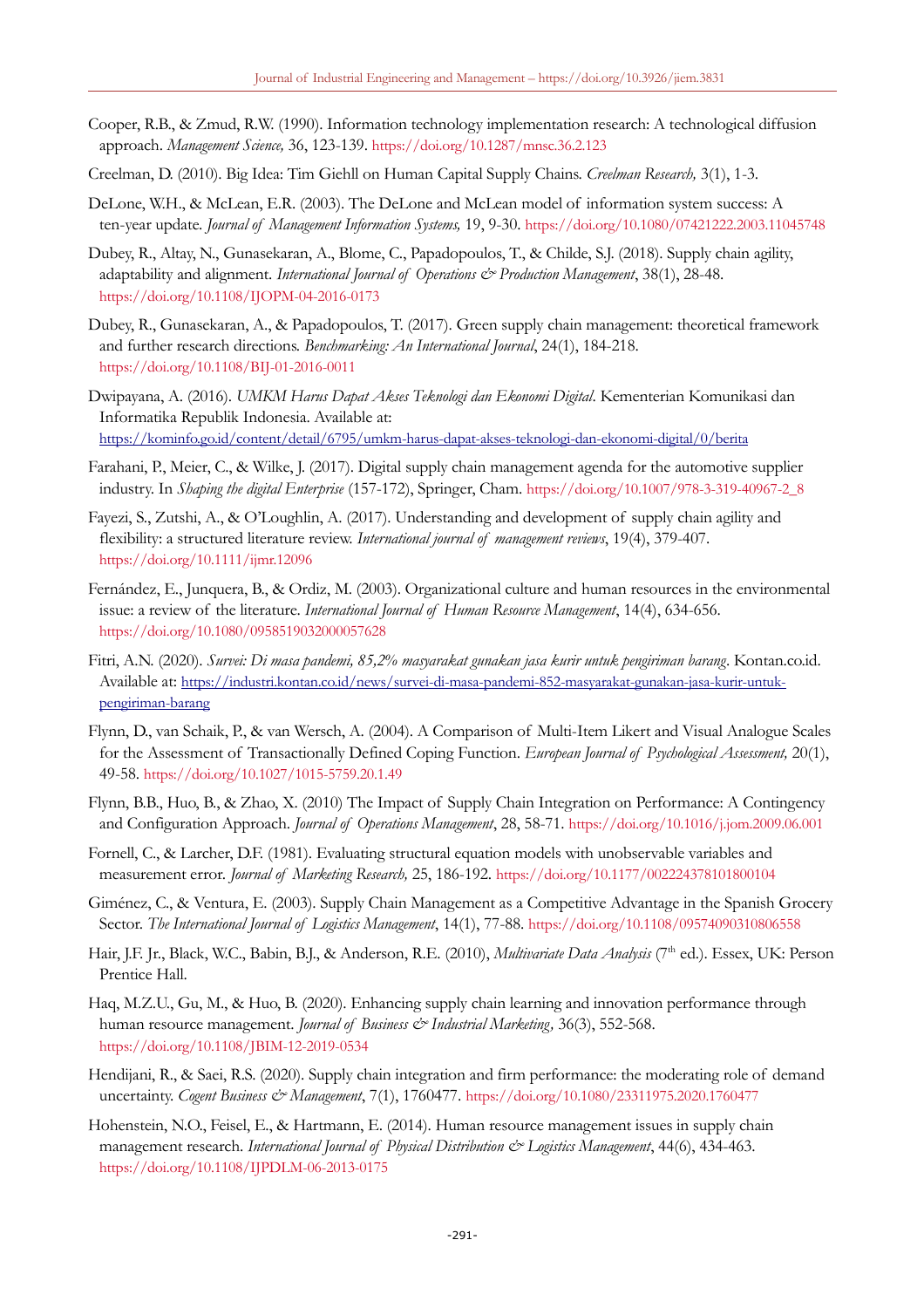- Huang, C.L., & Kung, F.H. (2011). Environmental consciousness and intellectual capital management: Evidence from Taiwan's manufacturing industry. *Management Decision,* 49(9), 1405-1425. <https://doi.org/10.1108/00251741111173916>
- Huo, B., Han, Z., Chen, H., & Zhao, X. (2015). The effect of high-involvement human resource management practices on supply chain integration. *International Journal of Physical Distribution & Logistics Management*, 45(8), 716-746. <https://doi.org/10.1108/IJPDLM-05-2014-0112>
- Huo, B., Ye, Y., Zhao, X., & Shou, Y. (2016). The impact of human capital on supply chain integration and competitive performance. *International Journal of Production Economics*, 178, 132-143. <https://doi.org/10.1016/j.ijpe.2016.05.009>
- Jabbour, C.J.C., de Sousa-Jabbour, A.B.L., Govindan, K., Teixeira, A.A., & Freitas, W.R. (2013). Environmental management and operational performance in automotive companies in Brazil: The role of human resource management and lean manufacturing. *Journal of Cleaner Production*, 47, 129-140. <https://doi.org/10.1016/j.jclepro.2012.07.010>
- Jabbour, C.J.C. (2013). Environmental training in organisations: From a literature review to a framework for future research. *Resources Conservation and Recycling*, 74, 144-155. <https://doi.org/10.1016/j.resconrec.2012.12.017>
- Jabbour, C.J.C., & de Sousa-Jabbour, A.B.L. (2016). Green human resource management and green supply chain management: Linking two emerging agendas. *Journal of Cleaner Production*, 112, 1824-1833. <https://doi.org/10.1016/j.jclepro.2015.01.052>
- Jabbour, C.J.C., & Santos, A.C.F. (2008). Relationships between human resource dimensions and environmental management in companies: proposal of a model. *Journal of Cleaner Production*, 16, 51-58. <https://doi.org/10.1016/j.jclepro.2006.07.025>
- Jabbour, C.J.C., Santos, F.C.A., & Nagano, M.S. (2010). Contributions of HRM throughout the stages of environmental management: methodological triangulation applied to companies in Brazil. *International Journal of Human Resource Management*, 21(7), 1049-1089. <https://doi.org/10.1080/09585191003783512>
- Jacobs, M.A., Yu, W., & Chavez, R. (2016). The effect of internal communication and employee satisfaction on supply chain integration. *International Journal of Production Economics*, 171, 60-70. <https://doi.org/10.1016/j.ijpe.2015.10.015>
- Kamble, S.S., Gunasekaran, A., & Gawankar, S.A. (2020). Achieving sustainable performance in a data-driven agriculture supply chain: A review for research and applications. *International Journal of Production Economics*, 219, 179-194. <https://doi.org/10.1016/j.ijpe.2019.05.022>
- Kumar, S. (2003). Managing human capital supply chain in the Internet era. *Industrial Management & Data Systems*, 103(4), 227-237. <https://doi.org/10.1108/02635570310470629>
- Lau, H.C., & Lee, W. (2000). On a Responsive Supply Chain Information System. *International Journal of Physical Distribution & Logistics Management*, 30(7/8), 598-610. <https://doi.org/10.1108/09600030010346242>
- Lee, H.L., Padmanabhan, V., & Whang, S. (1997). Information Distortion in a Supply Chain: The Bullwhip Effect. *Management Science*, 43(4), 546-558. <https://doi.org/10.1287/mnsc.43.4.546>
- Li, N. (2015). The impact of supply chain integration on operation performance: The moderating role of IT competence. *Management Science and Engineering,* 9(4), 40-45. <http://dx.doi.org/10.3968/n>
- Li, S., Ragu-Nathan, B., Ragu-Nathan, T., & Rao, S.S. (2006). The Impact of Supply Chain Management Practices on Competitive Advantage and Organizational Performance*. Omega*, 34(2), 107-124. <https://doi.org/10.1016/j.omega.2004.08.002>
- Mandip, G. (2012). Green HRM: People Management Commitment to Environmental Sustainability. *Research Journal of Recent Sciences,* 1(ISC-2011), 244-252.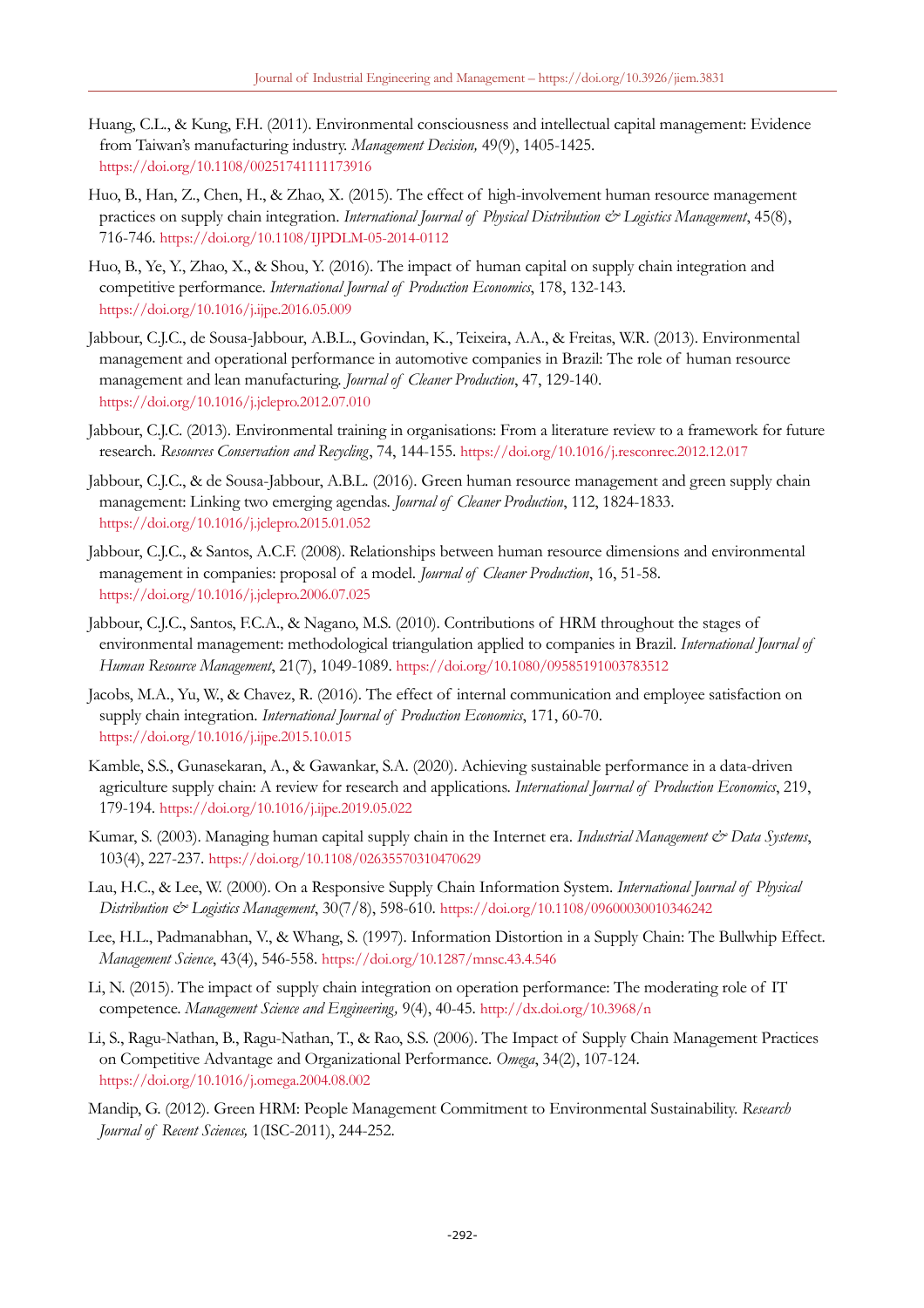- Martín-Rubio, I. (2021). Challenges in Green Intellectual Capital and Knowledge Management in Sustainability and Industry 4.0. In *Knowledge Management for Corporate Social Responsibility.* Madrid, Spain: Universidad Politécnica de Madrid. <https://doi.org/10.4018/978-1-7998-4833-2.ch008>
- Martín-Rubio, I., Tarquis, A.M., & Andina, D. (2016). Business intelligence: New products development and supply chain systems in a SoSE perspective'. In *World Automation Congress (WAC)* (1–5). IEEE. [https://doi.org/](https://doi.org/10.1109/WAC.2016.7582998)[10.1109/WAC.2016.7582998](https://doi.org/10.1109/WAC.2016.7582998)
- Muafi, & Kusumawati, R. (2021). A nexus between green HRM (GHRM), supply chain performance (SCP) and business performance (BP): The mediating role of supply chain organizational learning (SCOL). *Journal of Industrial Engineering and Management*, 14(2), 329-344. [https://doi.org/](https://doi.org/10.3926/jiem.3339)[10.3926/jiem.3339](https://doi.org/10.3926/jiem.3339)
- Muafi, & Uyun, Q. (2021). The Effect Of Green HRM (GHRM) on Business Sustainability: Mediation Role of Pro- Environmental Behaviour (PEB). *Quality Access to Succcess*, 22(183), 163-170.
- Muafi, Siswanti, Y., Diharto, A.K., & Salsabil, I. (2020). Innovation Culture and Process in Mediating Human Capital Supply Chain on Firm Performance. *Journal of Asian Finance, Economics and Business*, 7(9), 593-602. <https://doi.org/10.13106/jafeb.2020.vol7.no9.593>
- Mubarik, M.S., Bontis, N., Mubarik, M., & Mahmood, T. (2021). Intellectual capital and supply chain resilience. *Journal of Intellectual Capital*, January. [https://doi.org/](https://doi.org/10.1108/JIC-06-2020-0206)[10.1108/JIC-06-2020-0206](https://doi.org/10.1108/JIC-06-2020-0206)
- Mwita, K.M. (2019). Conceptual Review of Green Human Resource Managament Practices. *East African Journal of Social and Applied Sciences (EAJ-SAS),* 1(2), 13-20.
- Nasiri, M., Ukko, J., Saunila, M., & Rantala, T. (2020). Managing the digital supply chain: The role of smart technologies. *Technovation*, 96-97, August-September, 102121. <https://doi.org/10.1016/j.technovation.2020.102121>
- Olaore, R.A., & Adebisi, N.T. (2013). Accounting, purchasing and supply chain management interface. *IOSR Journal of Business and Management*, 11(2), 80-84.
- Petersen, H.L., & Lemke, F. (2015). Mitigating reputational risks in supply chains, *Supply Chain Management: An International Journal*, 20(5),495-510. <https://doi.org/10.1108/SCM-09-2014-0320>
- Pinzone, M., Guerci, M., Lettieri, E., & Redman, T. (2016). Progressing in the change journey towards sustainability in healthcare: the role of 'Green' HRM. *Journal of Cleaner Production*, 122*,* 201-11. <https://doi.org/10.1016/j.jclepro.2016.02.031>
- Pirogova, O., Plotnikov, V., Makarov, I., & Grafov, A. (2020). The impact of digitalization on the Intellectual capital formation and use (case of service enterprises). *Proceeding E3S Web of Conferences* (217, 06009). <https://doi.org/10.1051/e3sconf/202021706009>
- Prakash, A., Jha, S.K., Prasad, K.D., & Singh, A.K. (2017). Productivity, quality and business performance: an empirical study. *International Journal of Productivity and Performance Management*, 66(1), 78-91. <https://doi.org/10.1108/IJPPM-03-2015-0041>
- Qin, Z. (2019). A Literature Review of the Impact of Green Supply Chain Management on Firm Performance. *Journal of Service Science and Management*, 12(7), 872-879. [https://doi.org/](https://doi.org/10.4236/jssm.2019.127059)[10.4236/jssm.2019.127059](https://doi.org/10.4236/jssm.2019.127059)
- Rasyidi, R.A., & Kusumastuti, R.D. (2020). Supply chain agility assessment of an Indonesian humanitarian organization. *Journal of Humanitarian Logistics and Supply Chain Management*, 10(4), 629-652. <https://doi.org/10.1108/JHLSCM-10-2019-0070>
- Rohilla, J. (2017). An Innovative Approach of Green Human Resource Management: Practices in the Organization. *Global Journal for Research Analysis,* 6(6), 174-176.
- Sandoval, V.P., Torres-Guevara, L.E., Ormazabal, M., & Jaca, C. (2021). Beyond the circular economy theory: Implementation methodology for industrial SMEs. *Journal of Industrial Engineering and Management*, 14(3), 425-438. <https://doi.org/10.3926/jiem.3413>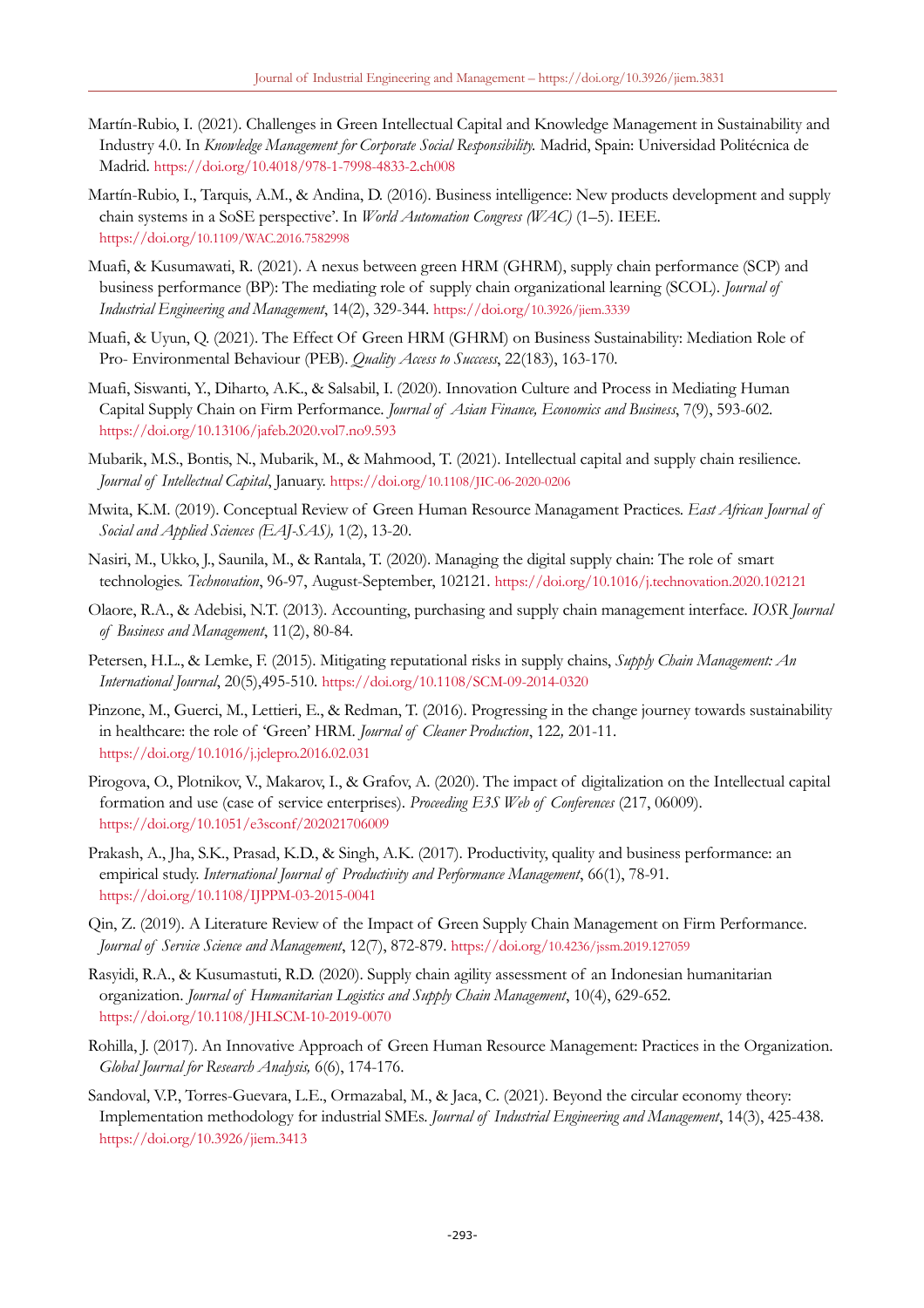- Santhoshraj, E.D. (2017). Green HRM in preserving intellectual capital. *International Journal of Academic Research and Development,* 2(5), 690-692.
- Saryatmo, M.A., & Sukhotu, V. (2021). The Influence of the Digital Supply Chain on Operational Performance: A Study of the Food and Beverage Industry in Indonesia. *Sustainability*, 13(9), 5109. <https://doi.org/10.3390/su13095109>
- Schniederjans, D.G., Curado, C., & Khalajhedayati, M. (2020). Supply chain digitisation trends: An integration of knowledge management. *International Journal of Production Economics*, 220, 107439. <https://doi.org/10.1016/j.ijpe.2019.07.012>
- Shakil, R.M., Mollah, A., Rahman, S.T., & Habib, M. (2020). A Bibliometric Review of Global Research on Human Resources Management and Supply Chain Management. *International Journal of Supply Chain Management*, 9(4), 173-184.
- Shou, Y., Hu, W., & Xu, Y. (2018). Exploring the role of intellectual capital in supply chain intelligence integration. *Industrial Management & Data Systems*, 118(5), 1018-1032. <https://doi.org/10.1108/IMDS-06-2017-0285>
- Siriyanun, S., Mukem, A., & Jermsittiparsert, K. (2019). Bridging Workplace Democracy and Supply Chain Integration through High Involvement of Human Resource Practices. *International Journal of Supply Chain Management*, 8(5), 685-696.
- Soh, C., & Markus, M.L. (1995). How IT creates business value: A process theory synthesis. In DeGross, J.I., Beath, G.A., Hoyer, R., & Kemerer, C. (Eds.), *Proceedings of the 16th International Conference on Information Systems* (29-41)*.*
- Song, S., Shi, X., & Song, G. (2019). Supply chain integration in omni-channel retailing: a human resource management perspective. *International Journal of Physical Distribution & Logistics Management*, 50(1), 101-121. <https://doi.org/10.1108/IJPDLM-04-2019-0115>
- Strohmeier, S. (2020). Digital human resource management: A conceptual clarification. *German Journal of Human Resource Management*, 34(3), 345-365. <https://doi.org/10.1177/2397002220921131>
- Sundram, V.P.K., Chhetri, P., & Bahrin, A.S. (2020). The consequences of information technology, information sharing and supply chain integration, towards supply chain performance and firm performance. *Journal of International Logistics and Trade*, 18(1), 15-31. <https://doi.org/10.24006/jilt.2020.18.1.015>
- Tian, H., Otchere, S.K., Coffie, C.P., Mensah, I.A., & Baku, R.K. (2021). Supply Chain Integration, Interfirm Value Co-Creation and Firm Performance Nexus in Ghanaian SMEs: Mediating Roles of Stakeholder Pressure and Innovation Capability. *Sustainability*, 13(4), 2351. <https://doi.org/10.3390/su13042351>
- Ullah, H., Wang, Z., Bashir, S., Khan, A.R., Riaz, M., & Syed, N. (2021). Nexus between IT capability and green intellectual capital on sustainable businesses: evidence from emerging economies. *Environmental Science and Pollution Research*, 28(22), 27825-27843. <https://doi.org/10.1007/s11356-020-12245-2>
- Wang, Q., & Huo, B. (2018). The Effect of Intellectual Capital on Supply Chain Integration and Competitive Performance. In *Academy of Management Proceedings* (1, 18643). Briarcliff Manor, NY: Academy of Management. <https://doi.org/10.5465/AMBPP.2018.18643abstract>
- Wei, S., Ke, W., Lado, A.A., Liu, H., & Wei, K.K. (2020). The effects of justice and top management beliefs and participation: an exploratory study in the context of digital supply chain management. *Journal of Business Ethics*, 166(1), 51-71. <https://doi.org/10.1007/s10551-018-04100-9>
- Wei, S., Yin, J., & Chen, X. (2021). Paradox of Supply Chain Integration and Firm Performance: The Moderating Roles of Distributive and Procedural Justice. *Decision Sciences,* 52(1), 78-108. <https://doi.org/10.1111/deci.12438>
- Wiengarten, F., Li, H., Singh, P.J., & Fynes, B. (2019). Re-evaluating supply chain integration and firm performance: linking operations strategy to supply chain strategy. *Supply Chain Management: An International Journal*, 24(4), 540-559. <https://doi.org/10.1108/SCM-05-2018-0189>